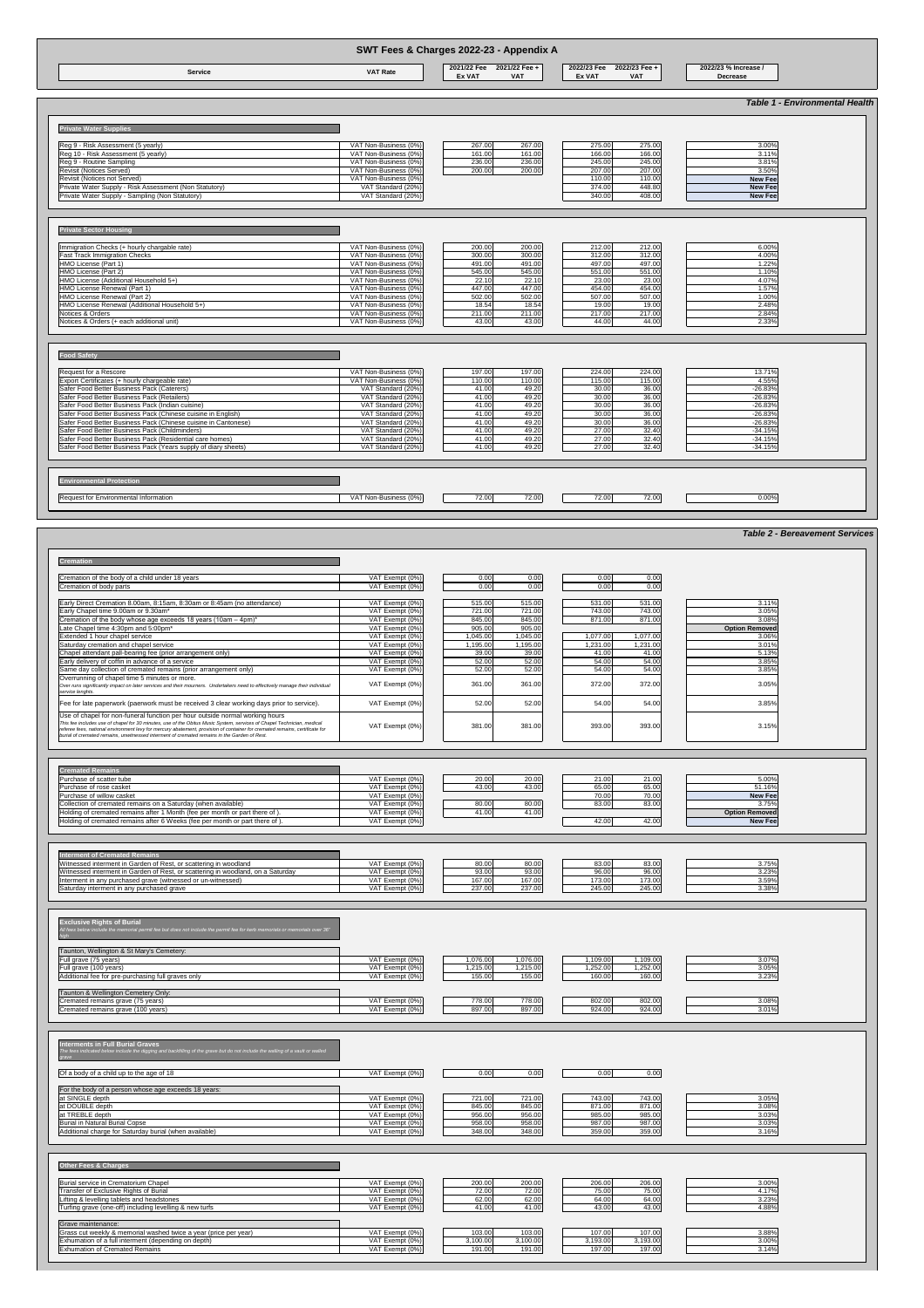### **Memorials & Inscriptions**

*Memorials & inscriptions may only be placed on a purchased grave* 

| In any "Traditional" Section:                        |                    |        |        |        |        |       |
|------------------------------------------------------|--------------------|--------|--------|--------|--------|-------|
| Flat stone or kerbstone                              | VAT Standard (20%) | 186.67 | 224.00 | 192.50 | 231.00 | 3.12% |
| Headstone up to 36" or cross with base, or a tablet  | VAT Standard (20%) | 177.50 | 213.00 | 183.33 | 220.00 | 3.29% |
| Inscribed stone vase                                 | VAT Standard (20%) | 65.00  | 78.00  | 67.50  | 81.00  | 3.85% |
|                                                      |                    |        |        |        |        |       |
| In any "Lawn" Section:                               |                    |        |        |        |        |       |
| Headstone up to 36" or cross with base               | VAT Standard (20%) | 177.50 | 213.00 | 183.33 | 220.00 | 3.29% |
|                                                      |                    |        |        |        |        |       |
| In any "Monolith" Section:                           |                    |        |        |        |        |       |
| Headstone up to 4'                                   | VAT Standard (20%) | 177.50 | 213.00 | 183.33 | 220.00 | 3.29% |
| Cremated Remains tablet or headstone up to 36"       | VAT Standard (20%) | 177.50 | 213.00 | 183.33 | 220.00 | 3.29% |
| Each removal of memorial for additional inscriptions | VAT Standard (20%) | 65.00  | 78.00  | 67.50  | 81.00  | 3.85% |
| Re-fixing or making safe a memorial                  | VAT Standard (20%) | 65.00  | 78.00  | 67.50  | 81.00  | 3.85% |
|                                                      |                    |        |        |        |        |       |

# **Miscellaneous Fees**

| Certified extract from the register of burials                                | VAT Exempt $(0%)$  | 41.OC | 41.00  | 43.00 | 43.00  | $4.88\%$ |
|-------------------------------------------------------------------------------|--------------------|-------|--------|-------|--------|----------|
| Certified extract from the register of cremations                             | VAT Exempt (0%)    | 41.OC | 11.00  | 43.00 | 43.OC  | $4.88\%$ |
| <b>Register search</b>                                                        | VAT Standard (20%) | 24.17 | 29.00  | 25.00 | 30.00  | 3.45%    |
| Refurbish pre-purchased wooden bench & plaque                                 | VAT Standard (20%) | 85.83 | 103.00 | 88.33 | 107.00 | 2.91%    |
| Costs for additional maintenance works unspecified within fees table per hour | VAT Exempt (0%)    | 41.OC | 41.00  | 43.00 | 43.00  | 1.88%    |

### **Obitus Music System**

| <b>Provision of audio recording</b>          | VAT Standard (20%) | 40.83 | 49.00  | 42.50 | 51.00  | 4.08%          |
|----------------------------------------------|--------------------|-------|--------|-------|--------|----------------|
| <b>Provision of DVD/USB</b>                  | VAT Standard (20%) | 56.67 | 68.00l | 59.17 | 71.00  | 4.41%          |
| Webcast of live service                      | VAT Standard (20%) | 60.83 | 73.00  | 63.33 | 76.00  | 4.11%          |
| Webcast of live service & 28 day watch again | VAT Standard (20%) | 65.83 | 79.00l | 68.33 | 82.00  | 3.80%          |
| <b>Provision of webcast &amp; DVD / USB</b>  | VAT Standard (20%) | 80.83 | 97.00  | 83.33 | 100.00 | 3.09%          |
| Subsequent copies of USB/DVD                 | VAT Standard (20%) |       |        | 18.33 | 22.00  | <b>New Fee</b> |

| <b>Visual Tributes:</b>                   |                    |        |        |        |        |                                |
|-------------------------------------------|--------------------|--------|--------|--------|--------|--------------------------------|
| Halo Photo                                | VAT Standard (20%) |        |        | 0.00   | 0.00   | <b>New Service - No Charge</b> |
| Single Photo Holding Picture              | VAT Standard (20%) | 21.67  | 26.00  | 22.50  | 27.00  | 3.85%                          |
| up to 25 photos simple slideshow          | VAT Standard (20%) | 44.17  | 53.00  | 45.83  | 55.00  | 3.77%                          |
| 26 - 50 photos simple slideshow           | VAT Standard (20%) | 72.50  | 87.00  | 75.00  | 90.00  | 3.45%                          |
| 51-100 photos simple slideshow            | VAT Standard (20%) | 100.83 | 121.00 | 104.17 | 125.00 | 3.31%                          |
| up to 25 photos professional slideshow    | VAT Standard (20%) | 72.50  | 87.00  | 75.00  | 90.00  | 3.45%                          |
| 26 - 50 photos professional slideshow     | VAT Standard (20%) | 88.33  | 106.00 | 91.67  | 110.00 | 3.77%                          |
| $ 51 - 75$ photos professional slideshow  | VAT Standard (20%) | 108.33 | 130.00 | 111.67 | 134.00 | 3.08%                          |
| $ 76 - 100$ photos professional slideshow | VAT Standard (20%) | 125.00 | 150.00 | 129.17 | 155.00 | 3.33%                          |
| <b>Family supplied video</b>              | VAT Standard (20%) | 28.33  | 34.00  | 30.00  | 36.00  | 5.88%                          |
| Copy of tribute on USB stick/DVD          | VAT Standard (20%) | 22.50  | 27.00  | 23.33  | 28.00  | 3.70%                          |
| Subsequent copies of USB/DVD              | VAT Standard (20%) |        |        | 18.33  | 22.00  | <b>New Fee</b>                 |

**Memorials**

| Inscription into the Book of Memory (permanent memorial), memorial cards, miniature books: |                    |        |        |        |        |                       |
|--------------------------------------------------------------------------------------------|--------------------|--------|--------|--------|--------|-----------------------|
| Two line inscription                                                                       | VAT Standard (20%) | 60.83  | 73.00  | 63.33  | 76.00  | 4.11%                 |
| Five line inscription                                                                      | VAT Standard (20%) | 79.17  | 95.00  | 81.67  | 98.00  | 3.16%                 |
| Five line inscription with flower                                                          | VAT Standard (20%) | 135.83 | 163.00 | 140.00 | 168.00 | 3.07%                 |
| Five line inscription with motif, badge, coat of arms etc.                                 | VAT Standard (20%) | 155.00 | 186.00 | 160.00 | 192.00 | 3.23%                 |
| Eight line inscription                                                                     | VAT Standard (20%) | 111.67 | 134.00 | 115.83 | 139.00 | 3.73%                 |
| Eight line inscription with flower                                                         | VAT Standard (20%) | 168.33 | 202.00 | 174.17 | 209.00 | 3.47%                 |
| Eight line inscription with motif, badge, coat of arms etc.                                | VAT Standard (20%) | 188.33 | 226.00 | 194.17 | 233.00 | 3.10%                 |
|                                                                                            |                    |        |        |        |        |                       |
| Inscription into Children's Book of Memory (permanent memorial) (Available date TBC):      |                    |        |        |        |        |                       |
| Two line inscription                                                                       | VAT Standard (20%) | 21.67  | 26.00  |        |        | <b>Option Removed</b> |
| Five line inscription                                                                      | VAT Standard (20%) | 34.17  | 41.00  |        |        | <b>Option Removed</b> |
| Eight line inscription                                                                     | VAT Standard (20%) | 51.67  | 62.00  |        |        | <b>Option Removed</b> |
| Picture                                                                                    | VAT Standard (20%) | 25.83  | 31.00  |        |        | <b>Option Removed</b> |
|                                                                                            |                    |        |        |        |        |                       |
| Leather Recordia Panel (15 year lease)                                                     |                    |        |        |        |        |                       |
| Single panel                                                                               | VAT Standard (20%) | 202.50 | 243.00 | 209.17 | 251.00 | 3.29%                 |
| Extension of lease for single panel per 5 year period                                      | VAT Standard (20%) | 35.00  | 42.00  | 36.67  | 44.00  | 4.76%                 |
| Double panel                                                                               | VAT Standard (20%) | 353.33 | 424.00 | 364.17 | 437.00 | 3.07%                 |
| Extension of lease for double panel per 5 year period                                      | VAT Standard (20%) | 61.67  | 74.00  | 64.17  | 77.00  | 4.05%                 |
|                                                                                            |                    |        |        |        |        |                       |
| Cornish Granite Tablet (10 year lease)                                                     |                    |        |        |        |        |                       |
| Memorial tablet without vase containing 25 letters                                         | VAT Standard (20%) | 396.67 | 476.00 | 409.17 | 491.00 | 3.15%                 |
| Memorial tablet with vase containing 25 letters                                            | VAT Standard (20%) | 466.67 | 560.00 | 480.83 | 577.00 | 3.04%                 |
| Provision of flower container in existing tablet                                           | VAT Standard (20%) | 66.67  | 80.00  | 69.17  | 83.00  | 3.75%                 |
| Cost of renewal for 10 year period                                                         | VAT Standard (20%) | 215.00 | 258.00 | 221.67 | 266.00 | 3.10%                 |
| Cost of renewal for 5 year period                                                          | VAT Standard (20%) | 111.67 | 134.00 | 115.83 | 139.00 | 3.73%                 |
| Cost of renewal for 3 year period                                                          | VAT Standard (20%) | 69.17  | 83.00  | 71.67  | 86.00  | 3.61%                 |
| Cost of renewal for 1 year period                                                          | VAT Standard (20%) | 25.83  | 31.00  | 26.67  | 32.00  | 3.23%                 |
| Cost of each additional letter/number                                                      | VAT Standard (20%) | 3.33   | 4.00   | 3.33   | 4.00   | 0.00%                 |
| <b>Cast Bronze Memorial Plaque</b>                                                         |                    |        |        |        |        |                       |
| Plaque Cost (5 Year Lease)                                                                 | VAT Standard (20%) | 284.17 | 341.00 | 293.33 | 352.00 | 3.23%                 |
| Cost of renewal for 5 year period                                                          | VAT Standard (20%) | 149.17 | 179.00 | 154.17 | 185.00 | 3.35%                 |
| Cost of renewal for 3 year period                                                          | VAT Standard (20%) | 97.50  | 117.00 | 100.83 | 121.00 | 3.42%                 |
| Cost of renewal for 1 year period                                                          | VAT Standard (20%) | 35.00  | 42.00  | 36.67  | 44.00  | 4.76%                 |
| Refurbishment of current plaque                                                            | VAT Standard (20%) | 25.83  | 31.00  | 26.67  | 32.00  | 3.23%                 |
|                                                                                            |                    |        |        |        |        |                       |
| Black Granite Plaque with Posy Holder (15 year lease)                                      |                    |        |        |        |        |                       |
| Plaque with text only                                                                      | VAT Standard (20%) | 247.50 | 297.00 | 255.00 | 306.00 | 3.03%                 |
| Plaque with text and motif                                                                 | VAT Standard (20%) | 275.00 | 330.00 | 283.33 | 340.00 | 3.03%                 |
| Plaque with photo                                                                          | VAT Standard (20%) | 317.50 | 381.00 | 327.50 | 393.00 | 3.15%                 |
| Extension of lease per 5 year period                                                       | VAT Standard (20%) | 35.00  | 42.00  | 36.67  | 44.00  | 4.76%                 |
|                                                                                            |                    |        |        |        |        |                       |
| Black Granite Plaque with Rose Bush (15 year lease)                                        |                    |        |        |        |        |                       |
| Plaque with text only                                                                      | VAT Standard (20%) | 441.67 | 530.00 | 455.00 | 546.00 | 3.02%                 |
| Plaque with text & motif                                                                   | VAT Standard (20%) | 467.50 | 561.00 | 481.67 | 578.00 | 3.03%                 |
| Plaque with photo                                                                          | VAT Standard (20%) | 499.17 | 599.00 | 514.17 | 617.00 | 3.01%                 |
| Extension of lease per 5 year period                                                       | VAT Standard (20%) | 65.83  | 79.00  | 68.33  | 82.00  | 3.80%                 |
|                                                                                            |                    |        |        |        |        |                       |
| Granite Bench Plaque (20 year lease)<br>Plaque with text only                              | VAT Standard (20%) | 375.83 | 451.00 | 387.50 | 465.00 | 3.10%                 |
| Plaque with text & motif                                                                   | VAT Standard (20%) | 401.67 | 482.00 | 414.17 | 497.00 | 3.11%                 |
|                                                                                            |                    |        |        |        |        |                       |

Plaque with photo VAT Standard (20%) 433.33 520.00 446.67 536.00 3.08%

| Extension of lease per 5 year period                                       | VAT Standard (20%) | 65.83          | 79.00          | 68.33          | 82.00          | $3.80\%$              |
|----------------------------------------------------------------------------|--------------------|----------------|----------------|----------------|----------------|-----------------------|
|                                                                            |                    |                |                |                |                |                       |
| Vase Holder Plaque (15 year lease)                                         |                    |                |                |                |                |                       |
| Plaque with text only                                                      | VAT Standard (20%) | 336.67         | 404.00         | 347.50         | 417.00         | 3.22%                 |
| Plaque with text & motif                                                   | VAT Standard (20%) | 362.50         | 435.00         | 374.17         | 449.00         | 3.22%                 |
| Plaque with photo                                                          | VAT Standard (20%) | 406.67         | 488.00         | 419.17         | 503.00         | 3.07%                 |
| Extension of lease per 5 year period                                       | VAT Standard (20%) | 65.83          | 79.00          | 68.33          | 82.00          | 3.80%                 |
|                                                                            |                    |                |                |                |                |                       |
| Barbican remembrance plaque (15 year lease)                                |                    |                |                |                |                |                       |
| Natural slate plaque in Memorial Walkway                                   | VAT Standard (20%) | 325.83         | 391.00         | 335.83         | 403.00         | 3.07%                 |
|                                                                            |                    |                |                |                |                |                       |
| Woodland Memorial Boardwalk Inscription (10 year lease)                    |                    |                |                |                |                |                       |
| Engraved inscription on memorial tread of boardwalk (carried out in house) | VAT Standard (20%) | 171.67         | 206.00         | 177.50         | 213.00         | 3.40%                 |
|                                                                            |                    |                |                |                |                |                       |
| Mushroom plaque (10 year lease)                                            |                    |                |                |                |                |                       |
| Engraved inscription on cast bronze plaque in woodland and copse           | VAT Standard (20%) | 151.67         | 182.00         | 156.67         | 188.00         | 3.30%                 |
|                                                                            |                    |                |                |                |                |                       |
| Vault Options (Available in Taunton Cemetery & Crematorium only):          |                    |                |                |                |                |                       |
| Sanctum above ground vault for 75 years                                    | VAT Standard (20%) | 1,017.50       | 1,221.00       | 1,048.33       | 1,258.00       | 3.03%                 |
| Family Sanctum above ground vault for 75 years                             | VAT Standard (20%) |                |                | 1,916.67       | 2,300.00       | <b>New Fee</b>        |
| Double heart interment plot for 75 years (available date TBC)              | VAT Standard (20%) | 1,017.50       | 1,221.00       |                |                | <b>Option Removed</b> |
| Double heart interment plot for 75 years (available date TBC)              | VAT Standard (20%) | 1,017.50       | 1,221.00       |                |                | <b>Option Removed</b> |
| Open book interment plot for 75 years (available date TBC)                 | VAT Standard (20%) | 1,017.50       | 1,221.00       |                |                | <b>Option Removed</b> |
| Double leaf above ground vault for 75 years                                | VAT Standard (20%) | 1,017.50       | 1,221.00       | 1,048.33       | 1,258.00       | 3.03%                 |
| Single leaf above ground vault for 75 years                                | VAT Standard (20%) | 720.83         | 865.00         | 742.50         | 891.00         | 3.01%                 |
| Vase holder (leaf vault only)                                              | VAT Standard (20%) | 166.67         | 200.00         | 171.67         | 206.00         | 3.00%                 |
| Inscription on vault (incl. 80 characters)                                 | VAT Standard (20%) | 123.33         | 148.00         | 127.50         | 153.00         | 3.38%                 |
| Additional charge for each additional characters on vault                  | VAT Standard (20%) | 1.63           | 1.96           | 1.63           | 1.96           | 0.00%                 |
| Standard design on vault                                                   | VAT Standard (20%) | 43.33          | 52.00          | 45.00          | 54.00          | 3.85%                 |
| Photo Plaque                                                               | VAT Standard (20%) |                |                | 83.33          | 100.00         | <b>New Fee</b>        |
| Large or bespoke design fee dependant on size, detail etc.                 | VAT Standard (20%) | Price provided | Price provided | Price provided | Price provided | N/A                   |
|                                                                            |                    | on application | on application | on application | on application |                       |
|                                                                            |                    |                |                |                |                |                       |
| Niche Options (Available in Wellington Cemetery Only):                     |                    |                |                |                |                |                       |
| Sanctum Columbarium Niche for 75 years                                     | VAT Standard (20%) | 1,017.50       | 1,221.00       | 1,048.33       | 1,258.00       | 3.03%                 |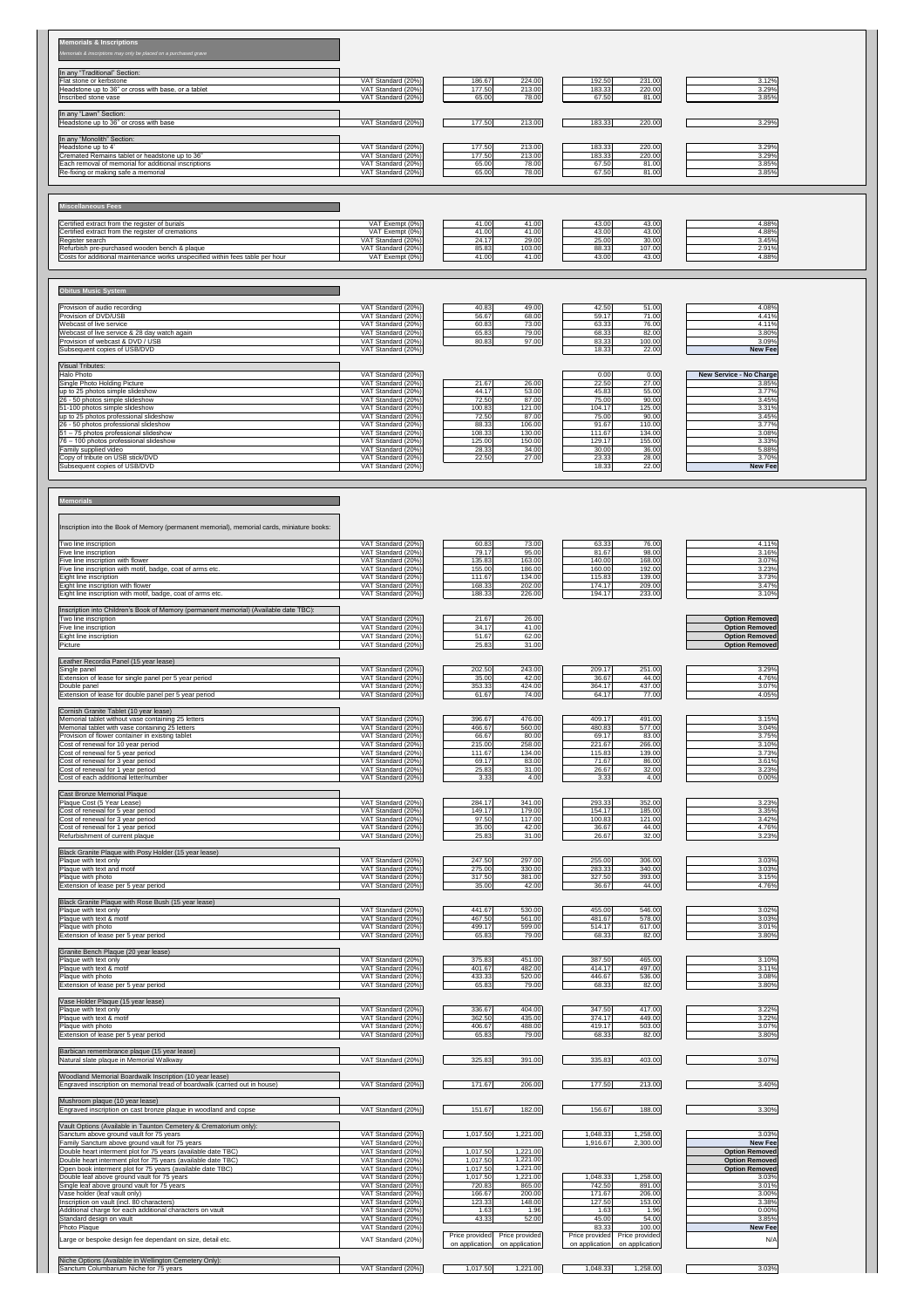#### **Ashes into Glass**

*Choice of 5 classic colours. Items (excluding earrings and charms) can be diamond point engraved with a personal message* 

*of up to 25 characters. A specific brochure on these items is available for further information.*

| Paperweight                                        | VAT Standard (20%) | 387.50<br>465.00 | <b>Option Removed</b> |
|----------------------------------------------------|--------------------|------------------|-----------------------|
|                                                    |                    |                  |                       |
| Silver                                             |                    |                  |                       |
| <b>Tribute Ring</b>                                | VAT Standard (20%) | 260.83<br>313.00 | <b>Option Removed</b> |
| Signet Ring                                        | VAT Standard (20%) | 304.17<br>365.00 | <b>Option Removed</b> |
| Round Pendant                                      | VAT Standard (20%) | 259.00<br>215.83 | <b>Option Removed</b> |
| Long Pendant                                       | VAT Standard (20%) | 260.83<br>313.00 | <b>Option Removed</b> |
| <b>Cufflinks</b>                                   | VAT Standard (20%) | 304.17<br>365.00 | <b>Option Removed</b> |
| Earrings                                           | VAT Standard (20%) | 207.00<br>172.50 | <b>Option Removed</b> |
| Heart Ring                                         | VAT Standard (20%) | 287.50<br>345.00 | <b>Option Removed</b> |
| Heart Pendant                                      | VAT Standard (20%) | 260.83<br>313.00 | <b>Option Removed</b> |
| Charm Bead                                         | VAT Standard (20%) | 133.00<br>110.83 | <b>Option Removed</b> |
|                                                    |                    |                  |                       |
| Gold                                               |                    |                  |                       |
| <b>Tribute Ring</b>                                | VAT Standard (20%) | 398.00<br>331.67 | <b>Option Removed</b> |
| Signet Ring                                        | VAT Standard (20%) | 451.00<br>375.83 | <b>Option Removed</b> |
| Round Pendant                                      | VAT Standard (20%) | 330.83<br>397.00 | <b>Option Removed</b> |
| Long Pendant                                       | VAT Standard (20%) | 349.17<br>419.00 | <b>Option Removed</b> |
| <b>Cufflinks</b>                                   | VAT Standard (20%) | 599.00<br>499.17 | <b>Option Removed</b> |
| Earrings                                           | VAT Standard (20%) | 304.17<br>365.00 | <b>Option Removed</b> |
| Heart Ring                                         | VAT Standard (20%) | 419.00<br>349.17 | <b>Option Removed</b> |
| Heart Pendant                                      | VAT Standard (20%) | 375.83<br>451.00 | <b>Option Removed</b> |
| Charm Bead                                         | VAT Standard (20%) | 154.17<br>185.00 | <b>Option Removed</b> |
|                                                    |                    |                  |                       |
| <b>White Gold</b>                                  |                    |                  |                       |
| Tribute Ring                                       | VAT Standard (20%) | 349.17<br>419.00 | <b>Option Removed</b> |
| Signet Ring                                        | VAT Standard (20%) | 437.50<br>525.00 | <b>Option Removed</b> |
| Round Pendant                                      | VAT Standard (20%) | 375.83<br>451.00 | <b>Option Removed</b> |
| Long Pendant                                       | VAT Standard (20%) | 393.33<br>472.00 | <b>Option Removed</b> |
| Cufflinks                                          | VAT Standard (20%) | 525.83<br>631.00 | <b>Option Removed</b> |
| Earrings                                           | VAT Standard (20%) | 349.17<br>419.00 | <b>Option Removed</b> |
| Heart Ring                                         | VAT Standard (20%) | 375.83<br>451.00 | <b>Option Removed</b> |
| Heart Pendant                                      | VAT Standard (20%) | 420.00<br>504.00 | <b>Option Removed</b> |
| Charm Bead                                         | VAT Standard (20%) | 172.50<br>207.00 | <b>Option Removed</b> |
|                                                    |                    |                  |                       |
|                                                    |                    |                  |                       |
|                                                    |                    |                  |                       |
| Children's Garden Memorial Options (18 year lease) |                    |                  |                       |
|                                                    |                    |                  |                       |

*Taunton Cemetery & Crematorium Only*

| <b>Green Waste Bins</b>                 | VAT Non-Business (0%) | 57.20<br>57.20 | 57.20<br>57.20 | 0.00% |
|-----------------------------------------|-----------------------|----------------|----------------|-------|
| Green Waste Sacks x10                   | VAT Non-Business (0%) | 28.30<br>28.30 | 28.30<br>28.30 | 0.00% |
| $3x$ bulky items                        | VAT Non-Business (0%) | 61.80<br>61.80 | 61.80<br>61.80 | 0.00% |
| Subsequent bulky waste items (per item) | VAT Non-Business (0%) | 15.50<br>15.50 | 15.50<br>15.50 | 0.00% |

| Baby cast bronze memorial plaque_          | VAT Standard (20%) | 89.17  | 107.00 | 89.17              | 107.00 | 0.00%          |
|--------------------------------------------|--------------------|--------|--------|--------------------|--------|----------------|
| Sranite pedestal plaque*                   | VAT Standard (20%) | 121.67 | 146.00 | 121.67             | 146.00 | 0.00%          |
| Teddy pedestal plaque '                    | VAT Standard (20%) | 121.67 | 146.00 | 121.67             | 146.00 | 0.00%          |
| Ellie elephant columbarium niche*          | VAT Standard (20%) | 225.00 | 270.00 | 225.00             | 270.00 | 0.00%          |
| Standard design in addition to inscription | VAT Standard (20%) | 43.33  | 52.00  | 43.33              | 52.00  | 0.00%          |
| Renewal for 10 years                       | VAT Standard (20%) |        |        | 50% of current fee |        | <b>New Fee</b> |

|                                                                               |                                                   |                                |                                | <b>Table 3 - Deane Helpline</b> |
|-------------------------------------------------------------------------------|---------------------------------------------------|--------------------------------|--------------------------------|---------------------------------|
| Deane Helpline Charges                                                        |                                                   |                                |                                |                                 |
| <b>Private Customers (per week)</b><br>Installation Fees                      | $\overline{VAT}$ Exempt (0%)<br>VAT Exempt $(0%)$ | 6.36<br>6.36<br>40.00<br>40.00 | 6.69<br>6.69<br>40.00<br>40.00 | 5.19%<br>$0.00\%$               |
| Telecare Equipment / Sensors (per week)                                       |                                                   |                                |                                |                                 |
| Telecare £100 & under<br>Telecare £100 - £200                                 | VAT Exempt (0%)<br>VAT Exempt (0%)                | 1.90<br>1.90<br>3.80<br>3.80   | 1.90<br>1.90<br>3.80<br>3.80   | 0.00%<br>0.00%                  |
| Telecare £200+                                                                | VAT Exempt (0%)                                   | 5.70<br>5.70                   | 5.70<br>5.70                   | 0.00%                           |
| Contact Service Call Charges / Welfare Calls<br>Leashold Customers (per week) | VAT Exempt (0%)<br>VAT Exempt (0%)                | 0.86<br>0.86<br>3.09<br>3.09   | 0.86<br>0.86<br>3.25<br>3.25   | $0.00\%$<br>5.18%               |
|                                                                               |                                                   |                                |                                |                                 |

| Annual<br>ot mooring only,<br>леннаг | $\cdots$<br>$\sqrt{2}$<br><u>Jialiualu (20)</u><br>$\Gamma$                         | 40.83 | 10. UV<br>  | $\sqrt{2}$ | $-1$ $\sim$<br>J1.00. | 4.08% |  |
|--------------------------------------|-------------------------------------------------------------------------------------|-------|-------------|------------|-----------------------|-------|--|
| <b>Weekly</b>                        | $\cdots$<br>$\sim$ $\sim$ $\sim$ $\sim$ $\sim$ $\sim$<br>$\mathbf{C}$<br>$\sqrt{ }$ | יט.טו | <b>10.3</b> | .          | 77.UUF                | 1.29% |  |

|                                              |                    |                  |                  | <b>Table 6 - Watchet and Minehead Harbours</b> |
|----------------------------------------------|--------------------|------------------|------------------|------------------------------------------------|
| <b>Slipway Fees at Watchet and Minehead</b>  |                    |                  |                  |                                                |
| Annual                                       | VAT Standard (20%) | 162.75<br>135.63 | 168.00<br>140.00 | 3.23%                                          |
| Weekly                                       | VAT Standard (20%) | 43.80<br>36.50   | 46.00<br>38.33   | 5.02%                                          |
| Daily                                        | VAT Standard (20%) | 10.96<br>13.15   | 14.00<br>11.67   | 6.46%                                          |
| Annual Kayak Launch (Junior u16)             | VAT Standard (20%) | 43.80<br>36.50   | 46.00<br>38.33   | 5.02%                                          |
| Annual Kayak Launch (Full Price)             | VAT Standard (20%) | 54.60<br>45.50   | 57.00<br>47.50   | 4.40%                                          |
| Daily Kayak Launch (Junior u16)              | VAT Standard (20%) | 3.70<br>3.08     | 4.00<br>3.33     | 8.11%                                          |
| Daily Kayak Launch (Full Price)              | VAT Standard (20%) | 3.96<br>4.75     | 5.00<br>4.17     | 5.26%                                          |
|                                              |                    |                  |                  |                                                |
|                                              |                    |                  |                  |                                                |
|                                              |                    |                  |                  |                                                |
| Leisure mooring fees per metre or part metre |                    |                  |                  |                                                |
|                                              |                    |                  |                  |                                                |

|            |                       |       |                             | Table 5 - Court Fees (Revenues and Benefits) |
|------------|-----------------------|-------|-----------------------------|----------------------------------------------|
| Court Fees | VAT Non-Business (0%) | 67.00 | 71.50 <sub>1</sub><br>71.50 | 6.72%                                        |

| Flat fee (half day)<br>Flat fee (full day)                                                                                                          | VAT Standard (20%)<br>VAT Standard (20%)                                             | 9.25<br>11.10<br>13.58<br>16.30                                          | 10.00<br>12.00<br>17.00<br>14.17                                         | 8.11%<br>4.29%                   |
|-----------------------------------------------------------------------------------------------------------------------------------------------------|--------------------------------------------------------------------------------------|--------------------------------------------------------------------------|--------------------------------------------------------------------------|----------------------------------|
| Commercial mooring fees per metre or part metre<br>Annual (permanent mooring only)                                                                  | VAT Standard (20%)                                                                   | 63.08<br>75.70                                                           | 65.00<br>78.00                                                           | 3.04%                            |
| Flat administration fee for transfer between moorings                                                                                               | VAT Standard (20%)                                                                   | 52.50<br>63.00                                                           | 54.17<br>65.00                                                           | 3.17%                            |
| Harbour dues per metre or part metre for vessels under 400 gross registered tonnes<br>Annual<br>Six monthly<br>Weekly<br>Daily                      | VAT Standard (20%)<br>VAT Standard (20%)<br>VAT Standard (20%)<br>VAT Standard (20%) | 273.00<br>227.50<br>189.00<br>157.50<br>58.83<br>70.60<br>18.50<br>22.20 | 235.00<br>282.00<br>162.50<br>195.00<br>73.00<br>60.83<br>19.17<br>23.00 | 3.30%<br>3.17%<br>3.40%<br>3.60% |
| Vessels over 400 Gross Registered Tonnes (excluding hobbling duties)<br>Per Visit<br>Per Cancelled Visit<br>Non Standard Shared Use of the Harbours | VAT Standard (20%)<br>VAT Standard (20%)                                             | 420.00<br>350.00<br>175.00<br>210.00                                     | 360.83<br>433.00<br>180.83<br>217.00                                     | 3.10%<br>3.33%                   |
|                                                                                                                                                     |                                                                                      |                                                                          |                                                                          |                                  |

*Table 4 - Major Contracts*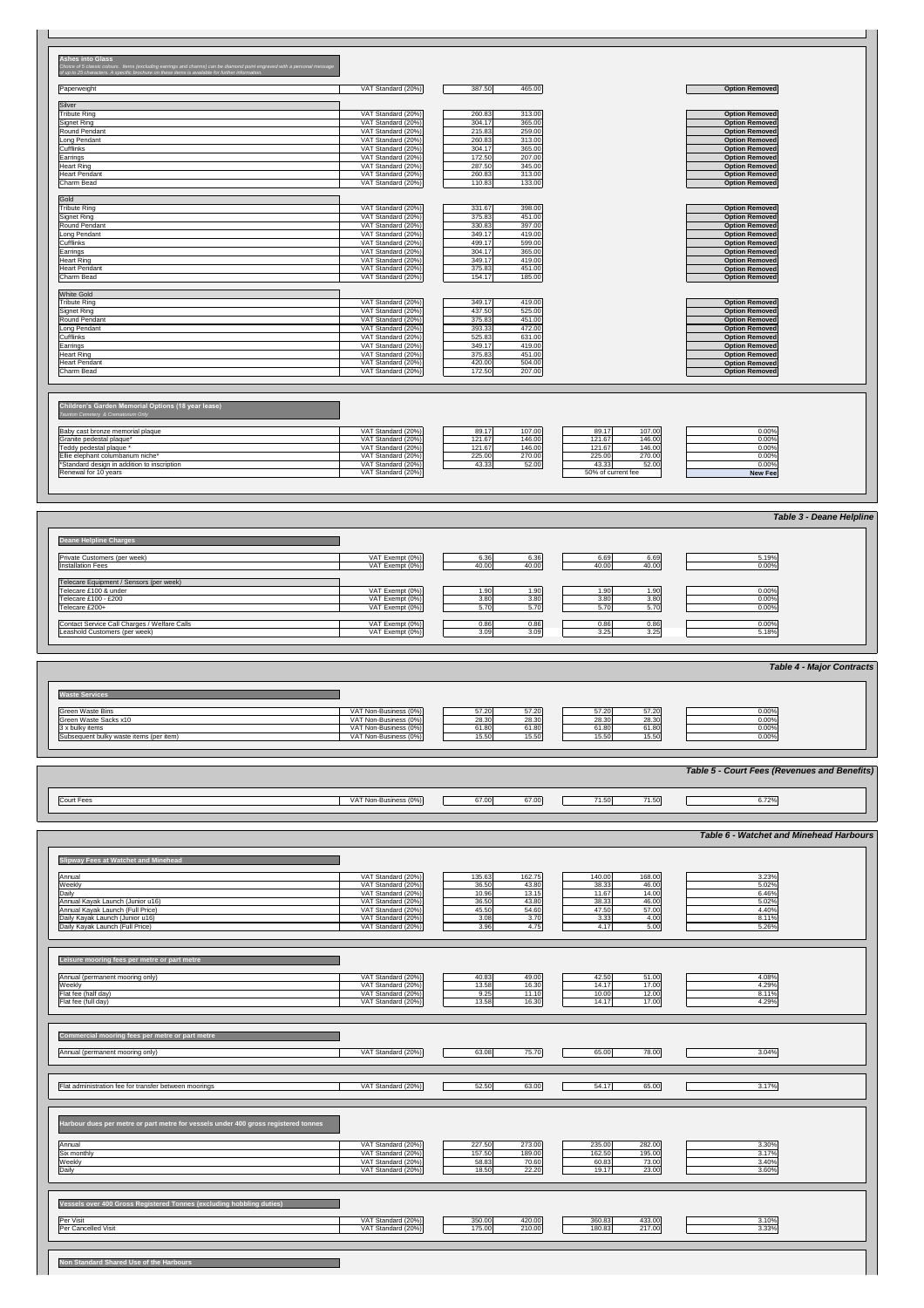| Annual                                             | VAT Exempt (0%)    | 525.00 | 525.00 | 541.00 | 541.00 | 3.05% |  |
|----------------------------------------------------|--------------------|--------|--------|--------|--------|-------|--|
| <b>Weekly</b>                                      | VAT Exempt (0%)    | 158.00 | 158.00 | 163.00 | 163.00 | 3.16% |  |
| Daily                                              | VAT Exempt (0%)    | 52.50  | 52.50  | 55.00  | 55.00  | 4.76% |  |
| (Price for Charities & Community Groups)<br>Annual | VAT Exempt (0%)    | 105.00 | 105.00 | 109.00 | 109.00 | 3.81% |  |
|                                                    |                    |        |        |        |        |       |  |
|                                                    |                    |        |        |        |        |       |  |
|                                                    |                    |        |        |        |        |       |  |
| Annual Fee                                         | VAT Standard (20%) | 109.58 | 131.50 | 113.33 | 136.00 | 3.42% |  |
|                                                    |                    |        |        |        |        |       |  |
|                                                    |                    |        |        |        |        |       |  |
| Minehead and Watchet Advertising Board             |                    |        |        |        |        |       |  |

## **Daily Hire Fee - Local Sites**

|                                                           |                 |                      |                      | <b>Table 7 - Open Spaces</b> |
|-----------------------------------------------------------|-----------------|----------------------|----------------------|------------------------------|
| Daily Hire Fee - Destination Sites                        |                 |                      |                      |                              |
| <b>Vivary Park</b>                                        | VAT Exempt (0%) | 1,159.00<br>1,159.00 | 1,194.00<br>1,194.00 | 3.02%                        |
| <b>Wellington Park</b>                                    | VAT Exempt (0%) | 757.00<br>757.00     | 780.00<br>780.00     | 3.04%                        |
| <b>Wilton Lands</b>                                       | VAT Exempt (0%) | 294.00<br>294.00     | 303.00<br>303.00     | 3.06%                        |
| <b>Blenheim Gardens</b>                                   | VAT Exempt (0%) | 515.00<br>515.00     | 531.00<br>531.00     | 3.11%                        |
| Seafront, Minehead (wide section) parallel to Warren Road | VAT Exempt (0%) | 206.00<br>206.00     | 213.00<br>213.00     | 3.40%                        |
|                                                           |                 |                      |                      |                              |
| Daily Hire Fee - Neighbourhood Sites                      |                 |                      |                      |                              |
| Castle Green                                              | VAT Exempt (0%) | 211.00<br>211.00     | 218.00<br>218.00     | 3.32%                        |
| Dobree Park                                               | VAT Exempt (0%) | 211.00<br>211.00     | 218.00<br>218.00     | 3.32%                        |
| French Weir Park                                          | VAT Exempt (0%) | 211.00<br>211.00     | 218.00<br>218.00     | 3.32%                        |
| Goodland Gardens                                          | VAT Exempt (0%) | 211.00<br>211.00     | 218.00<br>218.00     | 3.32%                        |
| Hamilton Park                                             | VAT Exempt (0%) | 211.00<br>211.00     | 218.00<br>218.00     | 3.32%                        |
| Somerset Square                                           | VAT Exempt (0%) | 211.00<br>211.00     | 218.00<br>218.00     | 3.32%                        |
| Taunton Green                                             | VAT Exempt (0%) | 211.00<br>211.00     | 218.00<br>218.00     | 3.32%                        |
| Victoria Park                                             | VAT Exempt (0%) | 211.00<br>211.00     | 218.00<br>218.00     | 3.32%                        |
| <b>Wellington Playing Field</b>                           | VAT Exempt (0%) | 211.00<br>211.00     | 218.00<br>218.00     | 3.32%                        |
| Longrun Meadown                                           | VAT Exempt (0%) | 211.00<br>211.00     | 218.00<br>218.00     | 3.32%                        |

| Cotford St Luke Recreation Ground                                                                                                                                                                                                                                   | VAT Exempt (0%)                                | 113.00<br>113.00                     | 117.00<br>117.00                     | 3.54%          |
|---------------------------------------------------------------------------------------------------------------------------------------------------------------------------------------------------------------------------------------------------------------------|------------------------------------------------|--------------------------------------|--------------------------------------|----------------|
| <b>Galmington Playing Field</b><br>Gordon Hawkins Playing Field                                                                                                                                                                                                     | VAT Exempt (0%)<br>VAT Exempt (0%)             | 113.00<br>113.00<br>113.00<br>113.00 | 117.00<br>117.00<br>117.00<br>117.00 | 3.54%<br>3.54% |
| <b>Greenway Recreation Ground</b>                                                                                                                                                                                                                                   | VAT Exempt (0%)                                | 113.00<br>113.00                     | 117.00<br>117.00                     | 3.54%          |
| Higher Holway                                                                                                                                                                                                                                                       | VAT Exempt (0%)                                | 113.00<br>113.00                     | 117.00<br>117.00                     | 3.54%          |
| Hudson Way                                                                                                                                                                                                                                                          | VAT Exempt (0%)                                | 113.00<br>113.00                     | 117.00<br>117.00                     | 3.54%          |
| Lyngford Park                                                                                                                                                                                                                                                       | VAT Exempt (0%)                                | 113.00<br>113.00                     | 117.00<br>117.00                     | 3.54%          |
| Moorfields                                                                                                                                                                                                                                                          | VAT Exempt (0%)                                | 113.00<br>113.00                     | 117.00<br>117.00                     | 3.54%          |
| Priorswood Playing Fields<br>Roughmoor                                                                                                                                                                                                                              | VAT Exempt (0%)<br>VAT Exempt (0%)             | 113.00<br>113.00<br>113.00<br>113.00 | 117.00<br>117.00<br>117.00<br>117.00 | 3.54%<br>3.54% |
| <b>Weirfield Green</b>                                                                                                                                                                                                                                              | VAT Exempt (0%)                                | 113.00<br>113.00                     | 117.00<br>117.00                     | 3.54%          |
| <b>Wellington Recreation Ground</b>                                                                                                                                                                                                                                 | VAT Exempt (0%)                                | 113.00<br>113.00                     | 117.00<br>117.00                     | 3.54%          |
|                                                                                                                                                                                                                                                                     |                                                |                                      |                                      |                |
|                                                                                                                                                                                                                                                                     |                                                |                                      |                                      |                |
|                                                                                                                                                                                                                                                                     |                                                |                                      |                                      |                |
| Small Scale Fitness Activities less than 50 people for less than 2 hours (per session)                                                                                                                                                                              |                                                |                                      |                                      |                |
|                                                                                                                                                                                                                                                                     |                                                |                                      |                                      |                |
| Single park (flexible hour for 12 months)                                                                                                                                                                                                                           | VAT Exempt (0%)                                | 210.00<br>210.00                     | 217.00<br>217.00                     | 3.33%          |
| Up to 5 locations (flexible hour for 12 months)                                                                                                                                                                                                                     | VAT Exempt (0%)                                | 315.00<br>315.00                     | 325.00<br>325.00                     | 3.17%          |
|                                                                                                                                                                                                                                                                     |                                                |                                      |                                      |                |
|                                                                                                                                                                                                                                                                     |                                                |                                      |                                      |                |
| <b>Additional Charges</b>                                                                                                                                                                                                                                           |                                                |                                      |                                      |                |
|                                                                                                                                                                                                                                                                     |                                                |                                      |                                      |                |
| Events charge for checking application and raising permit to use land                                                                                                                                                                                               |                                                |                                      |                                      |                |
| Use of onsite electricity and water supplies will be charged at current unit cost plus a 10% administration fee where utilised. A<br>refundable damage deposit will also be requested, the rate to be set by an authorised officer of the council, dependant on the | VAT Standard (20%)                             | 47.50<br>57.00                       | 49.17<br>59.00                       | 3.51%          |
| type of event. Additional commercial services requested of the Open Spaces service will be charged at the appropriate                                                                                                                                               |                                                |                                      |                                      |                |
| chargeable rates.                                                                                                                                                                                                                                                   |                                                |                                      |                                      |                |
|                                                                                                                                                                                                                                                                     |                                                |                                      |                                      |                |
|                                                                                                                                                                                                                                                                     |                                                |                                      |                                      |                |
| <b>Roundabout Sponsorship</b>                                                                                                                                                                                                                                       |                                                |                                      |                                      |                |
|                                                                                                                                                                                                                                                                     |                                                |                                      |                                      |                |
| Major Road (12 Months)                                                                                                                                                                                                                                              | VAT Non-Business (0%)                          | 840.00<br>840.00                     | 866.00<br>866.00                     | 3.10%          |
| Minor Road (12 Months)                                                                                                                                                                                                                                              | VAT Non-Business (0%)                          | 630.00<br>630.00                     | 649.00<br>649.00                     | 3.02%          |
| Roundabout Sign (Per Sign)                                                                                                                                                                                                                                          | VAT Non-Business (0%)                          | 124.00<br>124.00                     | 128.00<br>128.00                     | 3.23%          |
|                                                                                                                                                                                                                                                                     |                                                |                                      |                                      |                |
|                                                                                                                                                                                                                                                                     |                                                |                                      |                                      |                |
| <b>Planting Flower Beds</b>                                                                                                                                                                                                                                         |                                                |                                      |                                      |                |
|                                                                                                                                                                                                                                                                     |                                                |                                      |                                      |                |
| Bed area up to 9m2                                                                                                                                                                                                                                                  | VAT Non-Business (0%)                          | 211.00<br>211.00                     | 218.00<br>218.00                     | 3.32%          |
| Bed area 10 - 15m2<br>Bed area greater than 15m2                                                                                                                                                                                                                    | VAT Non-Business (0%)<br>VAT Non-Business (0%) | 315.00<br>315.00<br>422.00<br>422.00 | 325.00<br>325.00<br>435.00           | 3.17%<br>3.08% |
|                                                                                                                                                                                                                                                                     |                                                |                                      | 435.00                               |                |
|                                                                                                                                                                                                                                                                     |                                                |                                      |                                      |                |
|                                                                                                                                                                                                                                                                     |                                                |                                      |                                      |                |
| Dog and Litter Bin Collections                                                                                                                                                                                                                                      |                                                |                                      |                                      |                |
|                                                                                                                                                                                                                                                                     |                                                |                                      |                                      |                |
| Dog Bin (per collection)<br>Litter Bin (per collection)                                                                                                                                                                                                             | VAT Non-Business (0%)<br>VAT Non-Business (0%) | 6.00<br>6.00<br>6.00<br>6.00         | 6.18<br>6.18<br>6.18<br>6.18         | 3.00%<br>3.00% |
|                                                                                                                                                                                                                                                                     |                                                |                                      |                                      |                |
|                                                                                                                                                                                                                                                                     |                                                |                                      |                                      |                |
|                                                                                                                                                                                                                                                                     |                                                |                                      |                                      |                |
| <b>Sports Pitch Hire</b>                                                                                                                                                                                                                                            |                                                |                                      |                                      |                |
| Registered charities benefit from a reduction in the advertised rate of 20%. Friends groups who are raising funds to put back<br>nto the park are not charged a fee.                                                                                                |                                                |                                      |                                      |                |
|                                                                                                                                                                                                                                                                     |                                                |                                      |                                      |                |
| Junior Sized Pitch Hire                                                                                                                                                                                                                                             | VAT Non-Business (0%)                          | 30.00<br>30.00                       | 31.00<br>31.00                       | 3.33%          |
| Senior Sized Pitch Hire                                                                                                                                                                                                                                             | VAT Non-Business (0%)                          | 60.00<br>60.00                       | 62.00<br>62.00                       | 3.33%          |
| American football Train senior (AFT SR)                                                                                                                                                                                                                             | VAT Non-Business (0%)                          | 60.00<br>60.00                       | 62.00<br>62.00                       | 3.33%          |
| American football Train junior (AFT JN)<br>American football match senior (AFMASR)                                                                                                                                                                                  | VAT Non-Business (0%)<br>VAT Non-Business (0%) | 30.00<br>30.00<br>266.00<br>266.00   | 31.00<br>31.00<br>274.00<br>274.00   | 3.33%<br>3.01% |
| American baseball (Victoria Park) (BB)                                                                                                                                                                                                                              | VAT Non-Business (0%)                          | 60.00<br>60.00                       | 62.00<br>62.00                       | 3.33%          |
| American baseball (Victoria Park) training (BBTRA)                                                                                                                                                                                                                  | VAT Non-Business (0%)                          | 30.00<br>30.00                       | 31.00<br>31.00                       | 3.33%          |
|                                                                                                                                                                                                                                                                     |                                                |                                      |                                      |                |

| <b>Service Charges</b> |
|------------------------|
|------------------------|

| Service Charges Per week<br>VAT Exempt (0%)<br>Communal Areas<br>0.68<br>0.68<br>1.00<br>1.00<br>47.06%<br>1.98<br>2.06<br>2.06<br>Grounds Maintenance<br>1.98<br>4.04%<br>VAT Exempt (0%)<br>Heating Charge (Broomfield House only)<br>5.67<br>5.67<br>4.04%<br>VAT Exempt (0%)<br>5.45<br>5.45<br>1.65<br>1.71<br>3.64%<br>Laundry Charge (Broomfield House only)<br>1.65<br>1.71<br>VAT Exempt (0%)<br>Combined Service Charges Per week<br>VAT Exempt (0%)<br>12.46<br>12.97<br>4.09%<br>Sheltered Housing<br>12.46<br>12.97<br>Sheltered Piper Charge<br>5.27<br>5.27<br>5.49<br>4.17%<br>VAT Exempt (0%)<br>5.49<br>23.40<br><b>Extra Care Housing Service Charge</b><br>23.40<br>24.36<br>4.10%<br>VAT Exempt (0%)<br>24.36<br>6.34<br><b>Extra Care Piper Charge</b><br>6.09<br>VAT Exempt (0%)<br>6.34<br>4.11%<br>6.09<br>Table 8: $B$<br><b>Garage Rents</b><br>VAT Exempt (0%)<br>4.07%<br>Council Tenants<br>6.91<br>6.91<br>6.64<br>6.64<br>12.68<br><b>Private Tenants and Owner Occupiers</b><br>12.18<br>10.57<br>VAT Standard (20%)<br>10.15<br>4.14%<br>Table 8:C<br><b>Meeting Halls</b><br>VAT Exempt (0%)<br>11.30<br>11.80<br>4.42%<br><b>First hour</b><br>11.30<br>11.80<br>6.00<br>5.26%<br>Each half hour thereafter<br>5.70<br>5.70<br>6.00<br>VAT Exempt (0%)<br>67.20<br>4.17%<br>6 hours plus<br>67.20<br>70.00<br>70.00<br>VAT Exempt (0%)<br>Total charge for residents in a scheme and community organisations<br>16.20<br>16.20<br>4.52%<br>VAT Exempt (0%)<br>15.50<br>15.50 |  |  |  |
|------------------------------------------------------------------------------------------------------------------------------------------------------------------------------------------------------------------------------------------------------------------------------------------------------------------------------------------------------------------------------------------------------------------------------------------------------------------------------------------------------------------------------------------------------------------------------------------------------------------------------------------------------------------------------------------------------------------------------------------------------------------------------------------------------------------------------------------------------------------------------------------------------------------------------------------------------------------------------------------------------------------------------------------------------------------------------------------------------------------------------------------------------------------------------------------------------------------------------------------------------------------------------------------------------------------------------------------------------------------------------------------------------------------------------------------------------------------------------------------------------------------|--|--|--|
|                                                                                                                                                                                                                                                                                                                                                                                                                                                                                                                                                                                                                                                                                                                                                                                                                                                                                                                                                                                                                                                                                                                                                                                                                                                                                                                                                                                                                                                                                                                  |  |  |  |
|                                                                                                                                                                                                                                                                                                                                                                                                                                                                                                                                                                                                                                                                                                                                                                                                                                                                                                                                                                                                                                                                                                                                                                                                                                                                                                                                                                                                                                                                                                                  |  |  |  |
|                                                                                                                                                                                                                                                                                                                                                                                                                                                                                                                                                                                                                                                                                                                                                                                                                                                                                                                                                                                                                                                                                                                                                                                                                                                                                                                                                                                                                                                                                                                  |  |  |  |
|                                                                                                                                                                                                                                                                                                                                                                                                                                                                                                                                                                                                                                                                                                                                                                                                                                                                                                                                                                                                                                                                                                                                                                                                                                                                                                                                                                                                                                                                                                                  |  |  |  |
|                                                                                                                                                                                                                                                                                                                                                                                                                                                                                                                                                                                                                                                                                                                                                                                                                                                                                                                                                                                                                                                                                                                                                                                                                                                                                                                                                                                                                                                                                                                  |  |  |  |
|                                                                                                                                                                                                                                                                                                                                                                                                                                                                                                                                                                                                                                                                                                                                                                                                                                                                                                                                                                                                                                                                                                                                                                                                                                                                                                                                                                                                                                                                                                                  |  |  |  |
|                                                                                                                                                                                                                                                                                                                                                                                                                                                                                                                                                                                                                                                                                                                                                                                                                                                                                                                                                                                                                                                                                                                                                                                                                                                                                                                                                                                                                                                                                                                  |  |  |  |
|                                                                                                                                                                                                                                                                                                                                                                                                                                                                                                                                                                                                                                                                                                                                                                                                                                                                                                                                                                                                                                                                                                                                                                                                                                                                                                                                                                                                                                                                                                                  |  |  |  |
|                                                                                                                                                                                                                                                                                                                                                                                                                                                                                                                                                                                                                                                                                                                                                                                                                                                                                                                                                                                                                                                                                                                                                                                                                                                                                                                                                                                                                                                                                                                  |  |  |  |
|                                                                                                                                                                                                                                                                                                                                                                                                                                                                                                                                                                                                                                                                                                                                                                                                                                                                                                                                                                                                                                                                                                                                                                                                                                                                                                                                                                                                                                                                                                                  |  |  |  |
|                                                                                                                                                                                                                                                                                                                                                                                                                                                                                                                                                                                                                                                                                                                                                                                                                                                                                                                                                                                                                                                                                                                                                                                                                                                                                                                                                                                                                                                                                                                  |  |  |  |
|                                                                                                                                                                                                                                                                                                                                                                                                                                                                                                                                                                                                                                                                                                                                                                                                                                                                                                                                                                                                                                                                                                                                                                                                                                                                                                                                                                                                                                                                                                                  |  |  |  |
|                                                                                                                                                                                                                                                                                                                                                                                                                                                                                                                                                                                                                                                                                                                                                                                                                                                                                                                                                                                                                                                                                                                                                                                                                                                                                                                                                                                                                                                                                                                  |  |  |  |
|                                                                                                                                                                                                                                                                                                                                                                                                                                                                                                                                                                                                                                                                                                                                                                                                                                                                                                                                                                                                                                                                                                                                                                                                                                                                                                                                                                                                                                                                                                                  |  |  |  |
|                                                                                                                                                                                                                                                                                                                                                                                                                                                                                                                                                                                                                                                                                                                                                                                                                                                                                                                                                                                                                                                                                                                                                                                                                                                                                                                                                                                                                                                                                                                  |  |  |  |
|                                                                                                                                                                                                                                                                                                                                                                                                                                                                                                                                                                                                                                                                                                                                                                                                                                                                                                                                                                                                                                                                                                                                                                                                                                                                                                                                                                                                                                                                                                                  |  |  |  |
|                                                                                                                                                                                                                                                                                                                                                                                                                                                                                                                                                                                                                                                                                                                                                                                                                                                                                                                                                                                                                                                                                                                                                                                                                                                                                                                                                                                                                                                                                                                  |  |  |  |
|                                                                                                                                                                                                                                                                                                                                                                                                                                                                                                                                                                                                                                                                                                                                                                                                                                                                                                                                                                                                                                                                                                                                                                                                                                                                                                                                                                                                                                                                                                                  |  |  |  |
|                                                                                                                                                                                                                                                                                                                                                                                                                                                                                                                                                                                                                                                                                                                                                                                                                                                                                                                                                                                                                                                                                                                                                                                                                                                                                                                                                                                                                                                                                                                  |  |  |  |
|                                                                                                                                                                                                                                                                                                                                                                                                                                                                                                                                                                                                                                                                                                                                                                                                                                                                                                                                                                                                                                                                                                                                                                                                                                                                                                                                                                                                                                                                                                                  |  |  |  |
|                                                                                                                                                                                                                                                                                                                                                                                                                                                                                                                                                                                                                                                                                                                                                                                                                                                                                                                                                                                                                                                                                                                                                                                                                                                                                                                                                                                                                                                                                                                  |  |  |  |
|                                                                                                                                                                                                                                                                                                                                                                                                                                                                                                                                                                                                                                                                                                                                                                                                                                                                                                                                                                                                                                                                                                                                                                                                                                                                                                                                                                                                                                                                                                                  |  |  |  |
|                                                                                                                                                                                                                                                                                                                                                                                                                                                                                                                                                                                                                                                                                                                                                                                                                                                                                                                                                                                                                                                                                                                                                                                                                                                                                                                                                                                                                                                                                                                  |  |  |  |
|                                                                                                                                                                                                                                                                                                                                                                                                                                                                                                                                                                                                                                                                                                                                                                                                                                                                                                                                                                                                                                                                                                                                                                                                                                                                                                                                                                                                                                                                                                                  |  |  |  |
|                                                                                                                                                                                                                                                                                                                                                                                                                                                                                                                                                                                                                                                                                                                                                                                                                                                                                                                                                                                                                                                                                                                                                                                                                                                                                                                                                                                                                                                                                                                  |  |  |  |
|                                                                                                                                                                                                                                                                                                                                                                                                                                                                                                                                                                                                                                                                                                                                                                                                                                                                                                                                                                                                                                                                                                                                                                                                                                                                                                                                                                                                                                                                                                                  |  |  |  |
|                                                                                                                                                                                                                                                                                                                                                                                                                                                                                                                                                                                                                                                                                                                                                                                                                                                                                                                                                                                                                                                                                                                                                                                                                                                                                                                                                                                                                                                                                                                  |  |  |  |
|                                                                                                                                                                                                                                                                                                                                                                                                                                                                                                                                                                                                                                                                                                                                                                                                                                                                                                                                                                                                                                                                                                                                                                                                                                                                                                                                                                                                                                                                                                                  |  |  |  |

# *Table 8:A*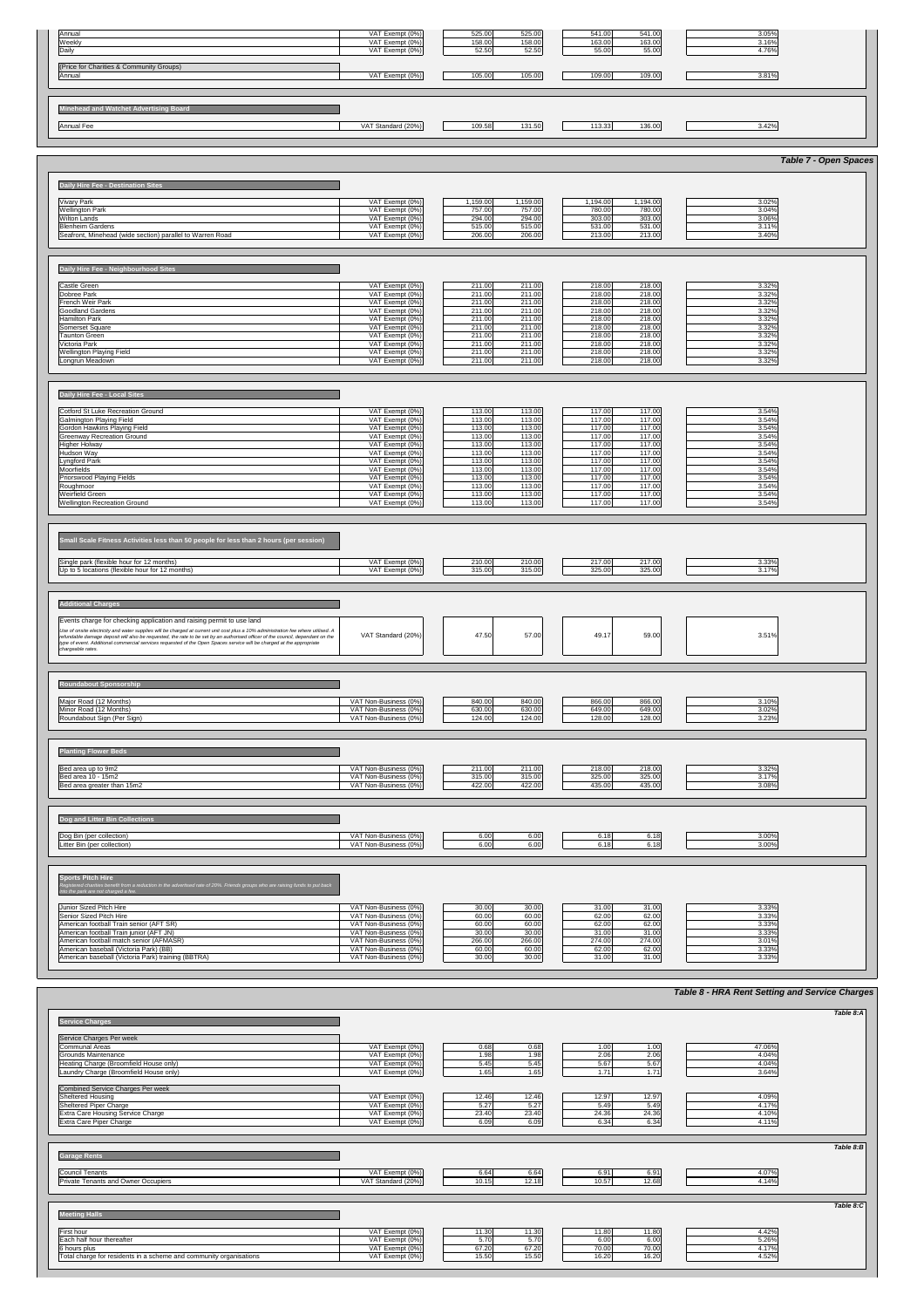### **Guest Rooms**

*Located at Tauntfield, Middleway, Hope Corner Lane, Kilkenny and Lodge*

| No. of nights per person -1st night per person per night | VAT Exempt (0%)   | 23.50 | 23.50  | 24.50 | 24.50 | 4.26% |
|----------------------------------------------------------|-------------------|-------|--------|-------|-------|-------|
| No. of nights per person -2                              | VAT Exempt $(0%)$ | 33.50 | 33.50  | 35.00 | 35.00 | 4.48% |
| No. of nights per person -3                              | VAT Exempt $(0%)$ | 45.50 | 45.50  | 47.50 | 47.50 | 4.40% |
| No. of nights per person -4                              | VAT Exempt $(0%)$ | 56.50 | 56.50l | 59.00 | 59.00 | 4.42% |
| No. of nights per person -5                              | VAT Exempt (0%)   | 67.00 | 67.00  | 70.00 | 70.00 | 4.48% |
| No. of nights per person -6                              | VAT Exempt $(0%)$ | 79.50 | 79.50  | 83.00 | 83.00 | 4.40% |
| No. of nights per person -7                              | VAT Exempt (0%)   | 90.00 | 90.00  | 94.00 | 94.00 | 4.44% |

## **Temporary Accommodation (Rent Per Day)**

| Daily Licence Fee & Service Charge (Combined) |                    |       |       |                    |       |        |
|-----------------------------------------------|--------------------|-------|-------|--------------------|-------|--------|
| Studio units                                  | VAT Exempt $(0\%)$ | 13.83 | 13.83 | 16.53 <sub>1</sub> | 16.53 | 19.52% |
| 1 bedroom units                               | VAT Exempt $(0\%)$ | 13.83 | 13.83 | 16.53              | 16.53 | 19.52% |
| 2 bedroom units                               | VAT Exempt $(0\%)$ | 17.35 | 17.35 | 20.82 <sub>1</sub> | 20.82 | 20.00% |
| 13 bedroom units                              | VAT Exempt (0%)    | 20.58 | 20.58 | 24.37              | 24.37 | 18.42% |
| 4 bedroom units                               | VAT Exempt $(0\%)$ | 26.77 | 26.77 | 29.84              | 29.84 | 11.47% |

| Hiring of horses                                        | VAT Non Business (0%) | 402.00 | 402.00 | 432.00              | 432.00 | 7.46%    |
|---------------------------------------------------------|-----------------------|--------|--------|---------------------|--------|----------|
| Hiring of horses -renewal                               | VAT Non Business (0%) | 366.00 | 366.00 | 402.00              | 402.00 | 9.84%    |
| <b>IZOOS</b>                                            | VAT Non Business (0%) | 491.00 | 491.00 | 635.00              | 635.00 | 29.33%   |
| <b>Zoos</b> - renewal                                   | VAT Non Business (0%) | 446.00 | 446.00 | 599.00              | 599.00 | 34.30%   |
| Keeping or training of animals for exhibition           | VAT Non Business (0%) | 400.00 | 400.00 | 428.00              | 428.00 | 7.00%    |
| Keeping or training of animals for exhibition - renewal | VAT Non Business (0%) | 355.00 | 355.00 | 394.00              | 394.00 | 10.99%   |
| Vary animal activities licence                          | VAT Non Business (0%) | 82.00  | 82.00  | 82.00               | 82.00  | $0.00\%$ |
| Request re-inspection                                   | VAT Non Business (0%) | 108.00 | 108.00 | 108.00 <sub>1</sub> | 108.00 | 0.00%    |
|                                                         |                       |        |        |                     |        |          |

| <b>Caravan Sites</b>                               |                            |        |                                           |
|----------------------------------------------------|----------------------------|--------|-------------------------------------------|
| (ability to charge comes into force 01 April 2014) |                            |        |                                           |
|                                                    |                            |        |                                           |
| Caravan Site Licence - Grant                       | VAT Non Business (0%)      | 220.00 | 220.00                                    |
| $\sim$ $\sim$ $\sim$ $\sim$<br>$\sim$<br>$-$       | $\sqrt{2}$<br>$\mathbf{v}$ | .      | $\sim$ $\sim$ $\sim$ $\sim$ $\sim$ $\sim$ |

| Caravan Site Licence - Grant        | $\frac{1}{2}$<br>(%0) ز<br><b>Business</b><br>ושצו        | 220.00 | 220.00                | 300.00 | 300.00 | 36.36% |
|-------------------------------------|-----------------------------------------------------------|--------|-----------------------|--------|--------|--------|
| Caravan Site Licence<br>Transfer    | <sup>1</sup> '^ <sup>→</sup> Non Business (∪ /∪ /         | 64.00  | 0.400<br><b>04.UU</b> | 64.00  | 64.00  | 0.00%  |
| Caravan Site Licence<br>- variation | $(0\%)'$<br>$1/\Lambda T$ No.<br>n Busines<br><b>IVUI</b> | 167.00 | 167.00                | 167.00 | 167.00 | 0.00%  |

| <b>Gambling Act 2005</b>                     |                       |                        |                        |       |
|----------------------------------------------|-----------------------|------------------------|------------------------|-------|
|                                              |                       |                        |                        |       |
| New Regional Casino:                         |                       |                        |                        |       |
| <b>New Application</b>                       | VAT Non Business (0%) | 12,750.00<br>12,750.00 | 12,750.00<br>12,750.00 | 0.00% |
| New Application - with Provisional Statement | VAT Non Business (0%) | 6,800.00<br>6,800.00   | 6,800.00<br>6,800.00   | 0.00% |
| <b>Provisional Statement</b>                 | VAT Non Business (0%) | 12,750.00<br>12,750.00 | 12,750.00<br>12,750.00 | 0.00% |
| Transfer                                     | VAT Non Business (0%) | 5,525.00<br>5,525.00   | 5,525.00<br>5,525.00   | 0.00% |
| Re-instatement                               | VAT Non Business (0%) | 5,525.00<br>5,525.00   | 5,525.00<br>5,525.00   | 0.00% |
| Variation                                    | VAT Non Business (0%) | 6,375.00<br>6,375.00   | 6,375.00<br>6,375.00   | 0.00% |
| Annual Fees                                  | VAT Non Business (0%) | 12,750.00<br>12,750.00 | 12,750.00<br>12,750.00 | 0.00% |
|                                              |                       |                        |                        |       |
| New Large Casino                             |                       |                        |                        |       |
| <b>New Application</b>                       | VAT Non Business (0%) | 8,500.00<br>8,500.00   | 8,500.00<br>8,500.00   | 0.00% |
| New Application - with Provisional Statement | VAT Non Business (0%) | 4,250.00<br>4,250.00   | 4,250.00<br>4,250.00   | 0.00% |
| <b>Provisional Statement</b>                 | VAT Non Business (0%) | 8,500.00<br>8,500.00   | 8,500.00<br>8,500.00   | 0.00% |
| Transfer                                     | VAT Non Business (0%) | 1,830.00<br>1,830.00   | 1,830.00<br>1,830.00   | 0.00% |
| Re-instatement                               | VAT Non Business (0%) | 1,830.00<br>1,830.00   | 1,830.00<br>1,830.00   | 0.00% |
| Variation                                    | VAT Non Business (0%) | 4,250.00<br>4,250.00   | 4,250.00<br>4,250.00   | 0.00% |
| Annual Fees                                  | VAT Non Business (0%) | 8,500.00<br>8,500.00   | 8,500.00<br>8,500.00   | 0.00% |
|                                              |                       |                        |                        |       |

|                                     |                    |                  |                             | <b>Table 9 - Land Charges</b> |
|-------------------------------------|--------------------|------------------|-----------------------------|-------------------------------|
| ILLC <sub>1</sub>                   | VAT Exempt (0%)    | 10.00<br>10.00   | 10.00<br>10.00              | 0.00%                         |
| Con29R                              | VAT Standard (20%) | 105.00<br>126.00 | 126.00<br>105.00            | 0.00%                         |
| Cost of Full Search (LLC1 & Con29R) | VE & VS (As Above) | 136.00<br>115.00 | 136.00<br>115.00            | 0.00%                         |
|                                     |                    |                  |                             |                               |
| <b>Optional Extras:</b>             |                    |                  |                             |                               |
| Con29O (each question)              | VAT Standard (20%) | 9.60<br>8.00     | 9.60<br>8.00                | 0.00%                         |
| Each Additional Parcel of Land      | VAT Standard (20%) | 13.30<br>11.00   | 13.30<br>11.00              | 0.00%                         |
| Solicitors Own Enquiry              | VAT Standard (20%) | 13.30<br>11.00   | 13.30<br>11.00 <sub>l</sub> | 0.00%                         |
| Standalone Con29O Questions         | VAT Standard (20%) | 9.60<br>8.00     | 9.60<br>8.00                | 0.00%                         |

| New Small Casino                             |                       |          |          |          |          |       |
|----------------------------------------------|-----------------------|----------|----------|----------|----------|-------|
| New Application                              | VAT Non Business (0%) | 6,800.00 | 6,800.00 | 6,800.00 | 6,800.00 | 0.00% |
| New Application - with Provisional Statement | VAT Non Business (0%) | 2,550.00 | 2,550.00 | 2,550.00 | 2,550.00 | 0.00% |
| <b>Provisional Statement</b>                 | VAT Non Business (0%) | 6,800.00 | 6,800.00 | 6,800.00 | 6,800.00 | 0.00% |
| Transfer                                     | VAT Non Business (0%) | 1,530.00 | 1,530.00 | 1,530.00 | ,530.00  | 0.00% |
| <b>Re-instatement</b>                        | VAT Non Business (0%) | 1,530.00 | 1,530.00 | 1,530.00 | ,530.00  | 0.00% |
| Variation                                    | VAT Non Business (0%) | 3,400.00 | 3,400.00 | 3,400.00 | 3,400.00 | 0.00% |
| Annual Fees                                  | VAT Non Business (0%) | 4,250.00 | 4,250.00 | 4,250.00 | 4,250.00 | 0.00% |

|                                                                 |                       |                  |                  |        | Table 10 - Licensing |
|-----------------------------------------------------------------|-----------------------|------------------|------------------|--------|----------------------|
|                                                                 |                       |                  |                  |        | Table $10:A$         |
| <b>Animal Licensing</b>                                         |                       |                  |                  |        |                      |
| (Vets fees are not included and must be borne by the applicant) |                       |                  |                  |        |                      |
|                                                                 |                       |                  |                  |        |                      |
| Animal Boarding                                                 | VAT Non Business (0%) | 401.00<br>401.00 | 432.00<br>432.00 | 7.73%  |                      |
| Animal Boarding - renewal                                       | VAT Non Business (0%) | 355.00<br>355.00 | 395.00<br>395.00 | 11.27% |                      |
| Dangerous Wild Animals                                          | VAT Non Business (0%) | 322.00<br>322.00 | 456.00<br>456.00 | 41.61% |                      |
| Dangerous Wild Animals - renewal                                | VAT Non Business (0%) | 299.00<br>299.00 | 438.00<br>438.00 | 46.49% |                      |
| Dog Breeding                                                    | VAT Non Business (0%) | 395.00<br>395.00 | 427.00<br>427.00 | 8.10%  |                      |
| Dog Breeding - renewal                                          | VAT Non Business (0%) | 351.00<br>351.00 | 391.00<br>391.00 | 11.40% |                      |
| <b>Pet Shop Licence</b>                                         | VAT Non Business (0%) | 456.00<br>456.00 | 477.00<br>477.00 | 4.61%  |                      |
| Pet Shop - renewal                                              | VAT Non Business (0%) | 394.00<br>394.00 | 427.00<br>427.00 | 8.38%  |                      |

| Bingo                                        |                       |          |          |          |          |       |
|----------------------------------------------|-----------------------|----------|----------|----------|----------|-------|
| New Application                              | VAT Non Business (0%) | 2,975.00 | 2,975.00 | 2,975.00 | 2,975.00 | 0.00% |
| New Application – with Provisional Statement | VAT Non Business (0%) | 510.00   | 510.00   | 510.00   | 510.00   | 0.00% |
| <b>Provisional Statement</b>                 | VAT Non Business (0%) | 2,975.00 | 2,975.00 | 2,975.00 | 2,975.00 | 0.00% |
| <b>Transfer</b>                              | VAT Non Business (0%) | 1,020.00 | 1,020.00 | 1,020.00 | 1,020.00 | 0.00% |
| Re-instatement                               | VAT Non Business (0%) | 1,020.00 | 1,020.00 | 1,020.00 | 1,020.00 | 0.00% |
| <b>Variation</b>                             | VAT Non Business (0%) | 1,500.00 | 1,500.00 | 1,500.00 | 1,500.00 | 0.00% |
| Annual Fees                                  | VAT Non Business (0%) | 850.00   | 850.00   | 850.00   | 850.00   | 0.00% |

Betting – not on course

| New Application - with Provisional Statement<br>VAT Non Business (0%)<br>510.00<br>510.00<br>510.00<br>VAT Non Business (0%)<br>2,550.00<br>2,550.00<br>2,550.00<br><b>Provisional Statement</b><br>1,020.00<br>Transfer<br>VAT Non Business (0%)<br>1,020.00<br>1,020.00<br>VAT Non Business (0%)<br>1,020.00<br>1,020.00<br>Re-instatement<br>1,020.00 | 0.00%<br>510.00<br>2,550.00<br>0.00%<br>1,020.00<br>0.00%<br>0.00%<br>1,020.00<br>0.00%<br>1,275.00<br>0.00%<br>510.00 |
|----------------------------------------------------------------------------------------------------------------------------------------------------------------------------------------------------------------------------------------------------------------------------------------------------------------------------------------------------------|------------------------------------------------------------------------------------------------------------------------|
|                                                                                                                                                                                                                                                                                                                                                          |                                                                                                                        |
|                                                                                                                                                                                                                                                                                                                                                          |                                                                                                                        |
|                                                                                                                                                                                                                                                                                                                                                          |                                                                                                                        |
|                                                                                                                                                                                                                                                                                                                                                          |                                                                                                                        |
| Variation<br>VAT Non Business (0%)<br>1,275.00<br>1,275.00<br>1,275.00                                                                                                                                                                                                                                                                                   |                                                                                                                        |
| VAT Non Business (0%)<br>Annual Fees<br>510.00<br>510.00<br>510.00                                                                                                                                                                                                                                                                                       |                                                                                                                        |
| Track Betting (on course)                                                                                                                                                                                                                                                                                                                                |                                                                                                                        |
| VAT Non Business (0%)<br><b>New Application</b><br>2,125.00<br>2,125.00<br>2,125.00                                                                                                                                                                                                                                                                      | 2,125.00<br>0.00%                                                                                                      |
| New Application - with Provisional Statement<br>VAT Non Business (0%)<br>400.00<br>400.00<br>400.00                                                                                                                                                                                                                                                      | 0.00%<br>400.00                                                                                                        |
| <b>Provisional Statement</b><br>VAT Non Business (0%)<br>2,125.00<br>2,125.00<br>2,125.00                                                                                                                                                                                                                                                                | 2,125.00<br>0.00%                                                                                                      |
| VAT Non Business (0%)<br>Transfer<br>800.00<br>800.00<br>800.00                                                                                                                                                                                                                                                                                          | 0.00%<br>800.00                                                                                                        |
| 800.00<br>VAT Non Business (0%)<br>800.00<br>800.00<br>Re-instatement                                                                                                                                                                                                                                                                                    | 0.00%<br>800.00                                                                                                        |
| VAT Non Business (0%)<br>Variation<br>1,100.00<br>1,100.00<br>1,100.00                                                                                                                                                                                                                                                                                   | 0.00%<br>1,100.00                                                                                                      |
| Annual Fees<br>VAT Non Business (0%)<br>850.00<br>850.00<br>850.00                                                                                                                                                                                                                                                                                       | 0.00%<br>850.00                                                                                                        |
| <b>Adult Gaming Centre</b>                                                                                                                                                                                                                                                                                                                               |                                                                                                                        |
| VAT Non Business (0%)<br>1,700.00<br>1,700.00<br>1,700.00<br><b>New Application</b>                                                                                                                                                                                                                                                                      | 1,700.00<br>0.00%                                                                                                      |
| New Application - with Provisional Statement<br>VAT Non Business (0%)<br>510.00<br>510.00<br>510.00                                                                                                                                                                                                                                                      | 0.00%<br>510.00                                                                                                        |
| <b>Provisional Statement</b><br>VAT Non Business (0%)<br>1,700.00<br>1,700.00<br>1,700.00                                                                                                                                                                                                                                                                | 0.00%<br>1,700.00                                                                                                      |
| VAT Non Business (0%)<br>Transfer<br>1,020.00<br>1,020.00<br>1,020.00                                                                                                                                                                                                                                                                                    | 0.00%<br>1,020.00                                                                                                      |
| VAT Non Business (0%)<br>1,020.00<br>1,020.00<br>1,020.00<br><b>Re-instatement</b>                                                                                                                                                                                                                                                                       | 0.00%<br>1,020.00                                                                                                      |
| 850.00<br>VAT Non Business (0%)<br>850.00<br>850.00<br>Variation                                                                                                                                                                                                                                                                                         | 0.00%<br>850.00                                                                                                        |
| Annual Fees<br>VAT Non Business (0%)<br>850.00<br>850.00<br>850.00                                                                                                                                                                                                                                                                                       | 0.00%<br>850.00                                                                                                        |
| <b>Family Entertainment Centre</b>                                                                                                                                                                                                                                                                                                                       |                                                                                                                        |
| 1,700.00<br><b>New Application</b><br>VAT Non Business (0%)<br>1,700.00<br>1,700.00                                                                                                                                                                                                                                                                      | 0.00%<br>1,700.00                                                                                                      |
| New Application - with Provisional Statement<br>VAT Non Business (0%)<br>400.00<br>400.00<br>400.00                                                                                                                                                                                                                                                      | 400.00<br>0.00%                                                                                                        |
| <b>Provisional Statement</b><br>VAT Non Business (0%)<br>1,700.00<br>1,700.00<br>1,700.00                                                                                                                                                                                                                                                                | 0.00%<br>1,700.00                                                                                                      |
| VAT Non Business (0%)<br>Transfer<br>800.00<br>800.00<br>800.00                                                                                                                                                                                                                                                                                          | 0.00%<br>800.00                                                                                                        |
| VAT Non Business (0%)<br>800.00<br>800.00<br>800.00<br><b>Re-instatement</b>                                                                                                                                                                                                                                                                             | 0.00%<br>800.00                                                                                                        |
| VAT Non Business (0%)<br>850.00<br>850.00<br>Variation<br>850.00                                                                                                                                                                                                                                                                                         | 0.00%<br>850.00                                                                                                        |
| <b>Annual Fees</b><br>650.00<br>VAT Non Business (0%)<br>650.00<br>650.00                                                                                                                                                                                                                                                                                | 650.00<br>0.00%                                                                                                        |

*Table 8:E*

*Table 8:D*

*Table 10:B*

*Table 10:C*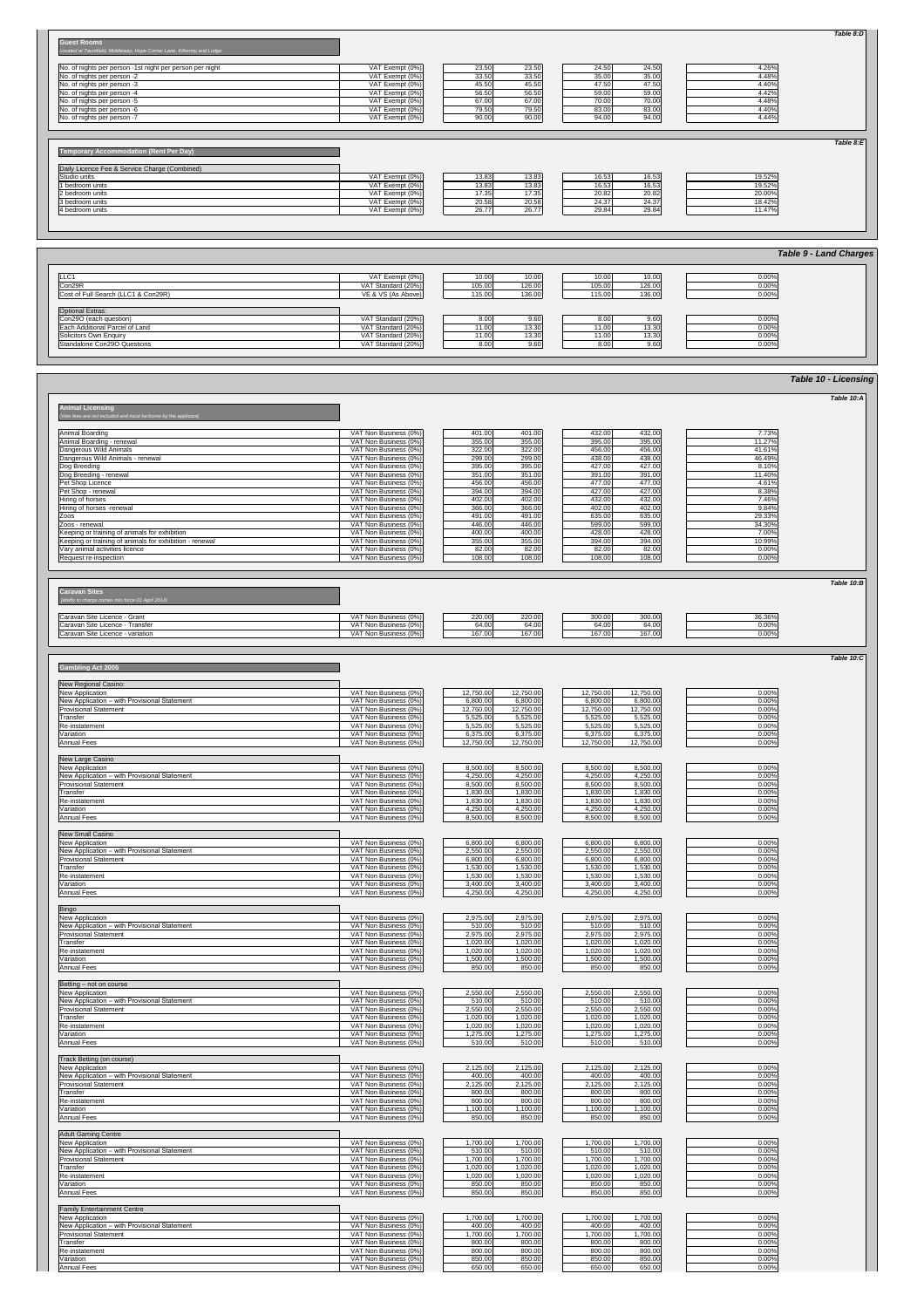| <b>Family Entertainment Centre Gaming Machine Permits</b>                                  |                                                |                                         |                                         |                  |
|--------------------------------------------------------------------------------------------|------------------------------------------------|-----------------------------------------|-----------------------------------------|------------------|
| New application<br>Renewal                                                                 | VAT Non Business (0%)<br>VAT Non Business (0%) | 300.00<br>300.00<br>300.00<br>300.00    | 300.00<br>300.00<br>300.00<br>300.00    | 0.00%<br>0.00%   |
| Change of name                                                                             | VAT Non Business (0%)                          | 25.00<br>25.00                          | 25.00<br>25.00                          | 0.00%            |
| Copy of permit                                                                             | VAT Non Business (0%)                          | 15.00<br>15.00                          | 15.00<br>15.00                          | 0.00%            |
| Licensed Premises Gaming Machine Permit                                                    |                                                |                                         |                                         |                  |
| New Application<br>Variation                                                               | VAT Non Business (0%)<br>VAT Non Business (0%) | 150.00<br>150.00<br>100.00<br>100.00    | 150.00<br>150.00<br>100.00<br>100.00    | 0.00%<br>0.00%   |
| Transfer                                                                                   | VAT Non Business (0%)                          | 25.00<br>25.00                          | 25.00<br>25.00                          | 0.00%            |
| Change of Name                                                                             | VAT Non Business (0%)                          | 25.00<br>25.00                          | 25.00<br>25.00                          | 0.00%            |
| Copy of permit<br>Annual Fee                                                               | VAT Non Business (0%)<br>VAT Non Business (0%) | 15.00<br>15.00<br>50.00<br>50.00        | 15.00<br>15.00<br>50.00<br>50.00        | 0.00%<br>0.00%   |
|                                                                                            |                                                |                                         |                                         |                  |
| Notification of 2 or less Gaming Machines                                                  | VAT Non Business (0%)                          | 50.00<br>50.00                          | 50.00<br>50.00                          | 0.00%            |
| <b>Prize Gaming Permit</b>                                                                 |                                                |                                         |                                         |                  |
| New Application                                                                            | VAT Non Business (0%)                          | 300.00<br>300.00                        | 300.00<br>300.00                        | 0.00%            |
| Renewal                                                                                    | VAT Non Business (0%)                          | 300.00<br>300.00                        | 300.00<br>300.00                        | 0.00%            |
| Change of name<br>Copy of permit                                                           | VAT Non Business (0%)<br>VAT Non Business (0%) | 25.00<br>25.00<br>15.00<br>15.00        | 25.00<br>25.00<br>15.00<br>15.00        | 0.00%<br>0.00%   |
|                                                                                            |                                                |                                         |                                         |                  |
| <b>Club Gaming Permit</b>                                                                  | VAT Non Business (0%)                          |                                         |                                         |                  |
| New Application<br>Variation                                                               | VAT Non Business (0%)                          | 200.00<br>200.00<br>100.00<br>100.00    | 200.00<br>200.00<br>100.00<br>100.00    | 0.00%<br>0.00%   |
| Copy Permit                                                                                | VAT Non Business (0%)                          | 15.00<br>15.00                          | 15.00<br>15.00                          | 0.00%            |
| Renewal<br><b>Annual Fee</b>                                                               | VAT Non Business (0%)<br>VAT Non Business (0%) | 200.00<br>200.00<br>50.00<br>50.00      | 200.00<br>200.00<br>50.00<br>50.00      | 0.00%<br>0.00%   |
|                                                                                            |                                                |                                         |                                         |                  |
| Club Machine Permit                                                                        |                                                |                                         |                                         |                  |
| New Application<br>Variation                                                               | VAT Non Business (0%)<br>VAT Non Business (0%) | 200.00<br>200.00<br>100.00<br>100.00    | 200.00<br>200.00<br>100.00<br>100.00    | 0.00%<br>0.00%   |
| Copy Permit                                                                                | VAT Non Business (0%)                          | 15.00<br>15.00                          | 15.00<br>15.00                          | 0.00%            |
| Renewal                                                                                    | VAT Non Business (0%)                          | 200.00<br>200.00                        | 200.00<br>200.00                        | 0.00%            |
| <b>Annual Fee</b>                                                                          | VAT Non Business (0%)                          | 50.00<br>50.00                          | 50.00<br>50.00                          | 0.00%            |
| Lotteries                                                                                  |                                                |                                         |                                         |                  |
| <b>New</b><br>Renewal                                                                      | VAT Non Business (0%)<br>VAT Non Business (0%) | 40.00<br>40.00<br>20.00<br>20.00        | 40.00<br>40.00<br>20.00<br>20.00        | 0.00%<br>0.00%   |
|                                                                                            |                                                |                                         |                                         |                  |
| <b>Temporary Use Notice</b>                                                                |                                                |                                         |                                         |                  |
| <b>New</b><br>Replacement                                                                  | VAT Non Business (0%)<br>VAT Non Business (0%) | 40.00<br>40.00<br>20.00<br>20.00        | 40.00<br>40.00<br>20.00<br>20.00        | 0.00%<br>0.00%   |
|                                                                                            |                                                |                                         |                                         |                  |
| Occasional Use Notice                                                                      | VAT Non Business (0%)                          | 0.00<br>0.00                            | 0.00<br>0.00                            |                  |
|                                                                                            |                                                |                                         |                                         |                  |
|                                                                                            |                                                |                                         |                                         |                  |
| <b>Licensing Act 2003</b>                                                                  |                                                |                                         |                                         |                  |
| Premises Licence/Club Premises Certificate Grant                                           |                                                |                                         |                                         |                  |
| <b>Band A</b>                                                                              | VAT Non Business (0%)                          | 100.00<br>100.00                        | 100.00<br>100.00                        | 0.00%            |
| <b>Band B</b><br><b>Band C</b>                                                             | VAT Non Business (0%)<br>VAT Non Business (0%) | 190.00<br>190.00<br>315.00<br>315.00    | 190.00<br>190.00<br>315.00<br>315.00    | 0.00%<br>0.00%   |
| <b>Band D</b>                                                                              | VAT Non Business (0%)                          | 450.00<br>450.00                        | 450.00<br>450.00                        | 0.00%            |
| Band D <sup>*</sup>                                                                        | VAT Non Business (0%)                          | 900.00<br>900.00                        | 900.00<br>900.00                        | 0.00%            |
| <b>Band E</b><br>Band E*                                                                   | VAT Non Business (0%)<br>VAT Non Business (0%) | 635.00<br>635.00<br>,905.00<br>1,905.00 | 635.00<br>635.00<br>,905.00<br>1,905.00 | 0.00%<br>0.00%   |
|                                                                                            |                                                |                                         |                                         |                  |
| Premises Licence/Club Premises Certificate Variation<br><b>Band A</b>                      | VAT Non Business (0%)                          | 100.00<br>100.00                        | 100.00<br>100.00                        | 0.00%            |
| <b>Band B</b>                                                                              | VAT Non Business (0%)                          | 190.00<br>190.00                        | 190.00<br>190.00                        | 0.00%            |
| <b>Band C</b>                                                                              |                                                | 315.00<br>315.00                        | 315.00<br>315.00                        | 0.00%            |
|                                                                                            | VAT Non Business (0%)                          |                                         |                                         |                  |
| <b>Band D</b>                                                                              | VAT Non Business (0%)                          | 450.00<br>450.00                        | 450.00<br>450.00                        | 0.00%            |
| Band D*<br><b>Band E</b>                                                                   | VAT Non Business (0%)<br>VAT Non Business (0%) | 900.00<br>900.00<br>635.00<br>635.00    | 900.00<br>900.00<br>635.00<br>635.00    | 0.00%<br>0.00%   |
| Band E <sup>*</sup>                                                                        | VAT Non Business (0%)                          | 1,905.00<br>1,905.00                    | 1,905.00<br>1,905.00                    | 0.00%            |
| <b>Annual Fee</b>                                                                          |                                                |                                         |                                         |                  |
| <b>Band A</b>                                                                              | VAT Non Business (0%)                          | 70.00<br>70.00                          | 70.00<br>70.00                          | 0.00%            |
| <b>Band B</b>                                                                              | VAT Non Business (0%)                          | 180.00<br>180.00                        | 180.00<br>180.00                        | 0.00%            |
| <b>Band C</b><br><b>Band D</b>                                                             | VAT Non Business (0%)<br>VAT Non Business (0%) | 295.00<br>295.00<br>320.00<br>320.00    | 295.00<br>295.00<br>320.00<br>320.00    | 0.00%<br>0.00%   |
| Band D*                                                                                    | VAT Non Business (0%)                          | 640.00<br>640.00                        | 640.00<br>640.00                        | 0.00%            |
| <b>Band E</b>                                                                              | VAT Non Business (0%)                          | 350.00<br>350.00                        | 350.00<br>350.00                        | 0.00%            |
| Band E*                                                                                    | VAT Non Business (0%)                          | 1,050.00<br>1,050.00                    | 1,050.00<br>1,050.00                    | 0.00%            |
| Other                                                                                      |                                                |                                         |                                         |                  |
| Personal Licence - Grant<br><b>Personal Licence Renewal</b>                                | VAT Non Business (0%)<br>VAT Non Business (0%) | 37.00<br>37.00<br>37.00<br>37.00        | 37.00<br>37.00<br>37.00<br>37.00        | 0.00%<br>0.00%   |
| <b>Temporary Event Notice (TEN)</b>                                                        | VAT Non Business (0%)                          | 21.00<br>21.00                          | 21.00<br>21.00                          | 0.00%            |
| <b>Replacement Premises Licence</b>                                                        | VAT Non Business (0%)                          | 10.50<br>10.50                          | 10.50<br>10.50                          | 0.00%            |
| <b>Provisional Statement</b><br>Change of name and/or address                              | VAT Non Business (0%)<br>VAT Non Business (0%) | 315.00<br>315.00<br>10.50<br>10.50      | 315.00<br>315.00<br>10.50<br>10.50      | 0.00%<br>0.00%   |
| Variation of DPS                                                                           | VAT Non Business (0%)                          | 23.00<br>23.00                          | 23.00<br>23.00                          | 0.00%            |
| Dissapplication of DPS<br><b>Transfer of Premises Licence</b>                              | VAT Non Business (0%)<br>VAT Non Business (0%) | 23.00<br>23.00<br>23.00<br>23.00        | 23.00<br>23.00<br>23.00<br>23.00        | 0.00%<br>0.00%   |
| <b>Interim Authority Notice</b>                                                            | VAT Non Business (0%)                          | 23.00<br>23.00                          | 23.00<br>23.00                          | 0.00%            |
| Change of Club name or rules                                                               | VAT Non Business (0%)                          | 10.50<br>10.50                          | 10.50<br>10.50                          | 0.00%            |
| Change of Club address<br><b>Replacement TEN</b>                                           | VAT Non Business (0%)<br>VAT Non Business (0%) | 10.50<br>10.50<br>10.50<br>10.50        | 10.50<br>10.50<br>10.50<br>10.50        | 0.00%<br>0.00%   |
| Replacement Personal Licence                                                               | VAT Non Business (0%)                          | 10.50<br>10.50                          | 10.50<br>10.50                          | 0.00%            |
| Name/address change (Pers. Lic)<br>Right of freeholder to be notified of licensing matters | VAT Non Business (0%)<br>VAT Non Business (0%) | 10.50<br>10.50<br>21.00<br>21.00        | 10.50<br>10.50<br>21.00<br>21.00        | 0.00%<br>0.00%   |
| <b>Minor Variation</b>                                                                     | VAT Non Business (0%)                          | 89.00<br>89.00                          | 89.00<br>89.00                          | 0.00%            |
|                                                                                            |                                                |                                         |                                         |                  |
|                                                                                            |                                                |                                         |                                         |                  |
| <b>Pavement Licensing</b>                                                                  |                                                |                                         |                                         |                  |
| Section 115E Pavement Cafés - New Applications                                             | VAT Non Business (0%)                          | 373.00<br>373.00                        | 373.00<br>373.00                        | 0.00%            |
| Section 115E Pavement Cafes - Renewal Applications                                         | VAT Non Business (0%)                          | 302.00<br>302.00                        | 302.00<br>302.00                        | 0.00%            |
| Pavement Licence (Up to £100)                                                              | VAT Non Business (0%)                          | 100.00<br>100.00                        | 100.00<br>100.00                        | 0.00%            |
|                                                                                            |                                                |                                         |                                         |                  |
|                                                                                            |                                                |                                         |                                         |                  |
| <b>Scrap Metal Dealers Act</b>                                                             |                                                |                                         |                                         |                  |
| SMD Licence - Grant (3 year duration)<br>SMD Licence - Renew (3 year duration)             | VAT Non Business (0%)<br>VAT Non Business (0%) | 435.00<br>435.00<br>419.00<br>419.00    | 535.00<br>535.00<br>524.00<br>524.00    | 22.99%<br>25.06% |

|                                                                                                      |                                                |                 |                 |                 |                 |                  | Table $10:G$      |
|------------------------------------------------------------------------------------------------------|------------------------------------------------|-----------------|-----------------|-----------------|-----------------|------------------|-------------------|
| <b>Sex Establishments</b>                                                                            |                                                |                 |                 |                 |                 |                  |                   |
| Grant                                                                                                | VAT Non Business (0%)                          | 727.00          | 727.00          | 727.00          | 727.00          | 0.00%            |                   |
| Licence renewal<br>Licence variation                                                                 | VAT Non Business (0%)<br>VAT Non Business (0%) | 638.00<br>79.00 | 638.00<br>79.00 | 638.00<br>79.00 | 638.00<br>79.00 | 0.00%<br>0.00%   |                   |
| Licence transfer                                                                                     | VAT Non Business (0%)                          | 79.00           | 79.00           | 79.00           | 79.00           | 0.00%            |                   |
|                                                                                                      |                                                |                 |                 |                 |                 |                  |                   |
|                                                                                                      |                                                |                 |                 |                 |                 |                  | Table 10:H        |
| <b>Skin Piercing</b>                                                                                 |                                                |                 |                 |                 |                 |                  |                   |
| Registration                                                                                         | VAT Non Business (0%)                          | 40.00           | 40.00           | 89.00           | 89.00           | 122.50%          |                   |
|                                                                                                      |                                                |                 |                 |                 |                 |                  |                   |
|                                                                                                      |                                                |                 |                 |                 |                 |                  | <b>Table 10:1</b> |
| <b>Street Trading Consents</b>                                                                       |                                                |                 |                 |                 |                 |                  |                   |
|                                                                                                      |                                                |                 |                 |                 |                 |                  |                   |
| Street Trading Consent - Grant, 1 year<br>Street Trading Consent - Grant, 1 day                      | VAT Non Business (0%)<br>VAT Non Business (0%) | 320.00<br>53.00 | 320.00<br>53.00 | 378.00<br>70.00 | 378.00<br>70.00 | 18.13%<br>32.08% |                   |
| Street Trading Consent - Grant, 1 week                                                               | VAT Non Business (0%)                          | 57.00           | 57.00           | 74.00           | 74.00           | 29.82%           |                   |
| Street Trading Consent - Grant, 1 month                                                              | VAT Non Business (0%)                          | 73.00           | 73.00           | 89.00           | 89.00           | 21.92%           |                   |
| <b>Street Trading Consent - renewal</b>                                                              | VAT Non Business (0%)                          | 290.00          | 290.00          | 343.00          | 343.00          | 18.28%           |                   |
|                                                                                                      |                                                |                 |                 |                 |                 |                  |                   |
|                                                                                                      |                                                |                 |                 |                 |                 |                  | Table 10:J        |
| <b>Taxi Licensing</b><br>(MOT & Plate Test fees are not included and must be borne by the applicant) |                                                |                 |                 |                 |                 |                  |                   |
|                                                                                                      |                                                |                 |                 |                 |                 |                  |                   |
| Hackney Carriage/Private Hire Vehicle Licence                                                        | VAT Non Business (0%)                          | 134.00          | 134.00          | 134.00          | 134.00          | 0.00%            |                   |
| Hackney Carriage/Private Hire Vehicle Licence - Renewal                                              | VAT Non Business (0%)                          | 122.00          | 122.00          | 122.00          | 122.00          | 0.00%            |                   |
| Meter test                                                                                           | VAT Non Business (0%)                          | 14.00           | 14.00           | 14.00           | 14.00           | 0.00%            |                   |
| Replacement vehicle plate<br>Internal identification sticker                                         | VAT Non Business (0%)<br>VAT Non Business (0%) | 16.00<br>6.00   | 16.00<br>6.00   | 16.00<br>7.00   | 16.00<br>7.00   | 0.00%<br>16.67%  |                   |
| Private Hire Operator Licence                                                                        | VAT Non Business (0%)                          | 101.00          | 101.00          | 212.00          | 212.00          | 109.90%          |                   |

*Table 10:D*

*Table 10:E*

*Table 10:F*